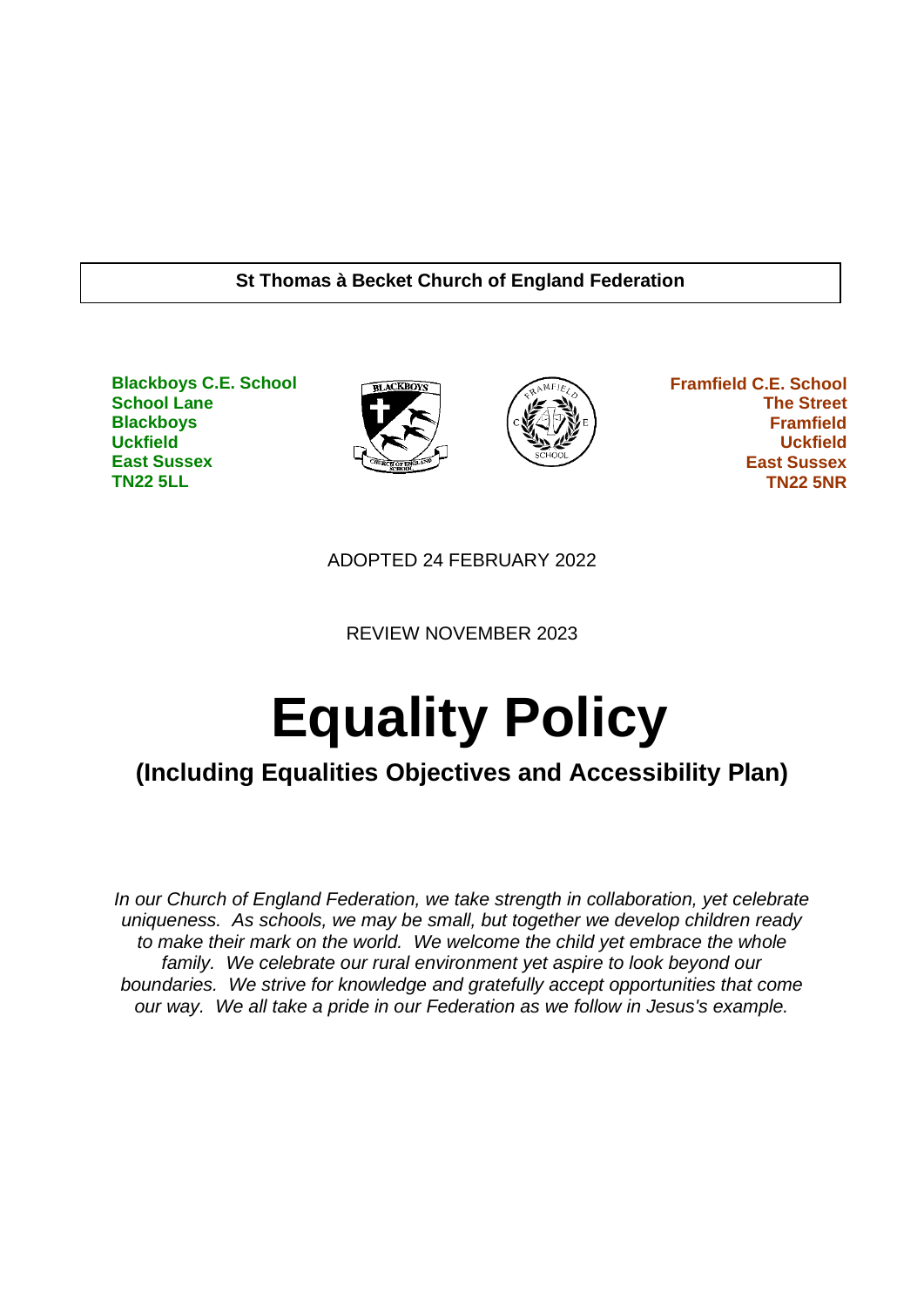| <b>CONTENTS</b>                                                | <b>PAGE</b>     |
|----------------------------------------------------------------|-----------------|
| Introduction                                                   | 3               |
| Why we have developed this Equality Policy                     | 3               |
| Our Federation within the wider context                        | 3               |
| Overall aims of our Equality Policy                            | $\overline{4}$  |
| Our Approach                                                   | $\overline{4}$  |
| Our Vision Statement about Equality                            | $\overline{4}$  |
| <b>Our Duties</b>                                              | 5               |
| The Roles and Responsibilities within our Federation Community | 6               |
| How we developed our Policy - Participation and Involvement    | $\overline{7}$  |
| How we developed our Policy – Using Information                | 8               |
| Commission Services (buying in services)                       | 9               |
| Our Members of Staff                                           | 9               |
| Responding to hate or prejudice - based incidents and bullying | 10              |
| Implementation, Monitoring and Review                          | 11              |
| Appendix One - Equality Objectives 2019 - 2023                 | 12 <sub>2</sub> |
| Appendix Two - Accessibility Plan 2019 - 2023                  | 14              |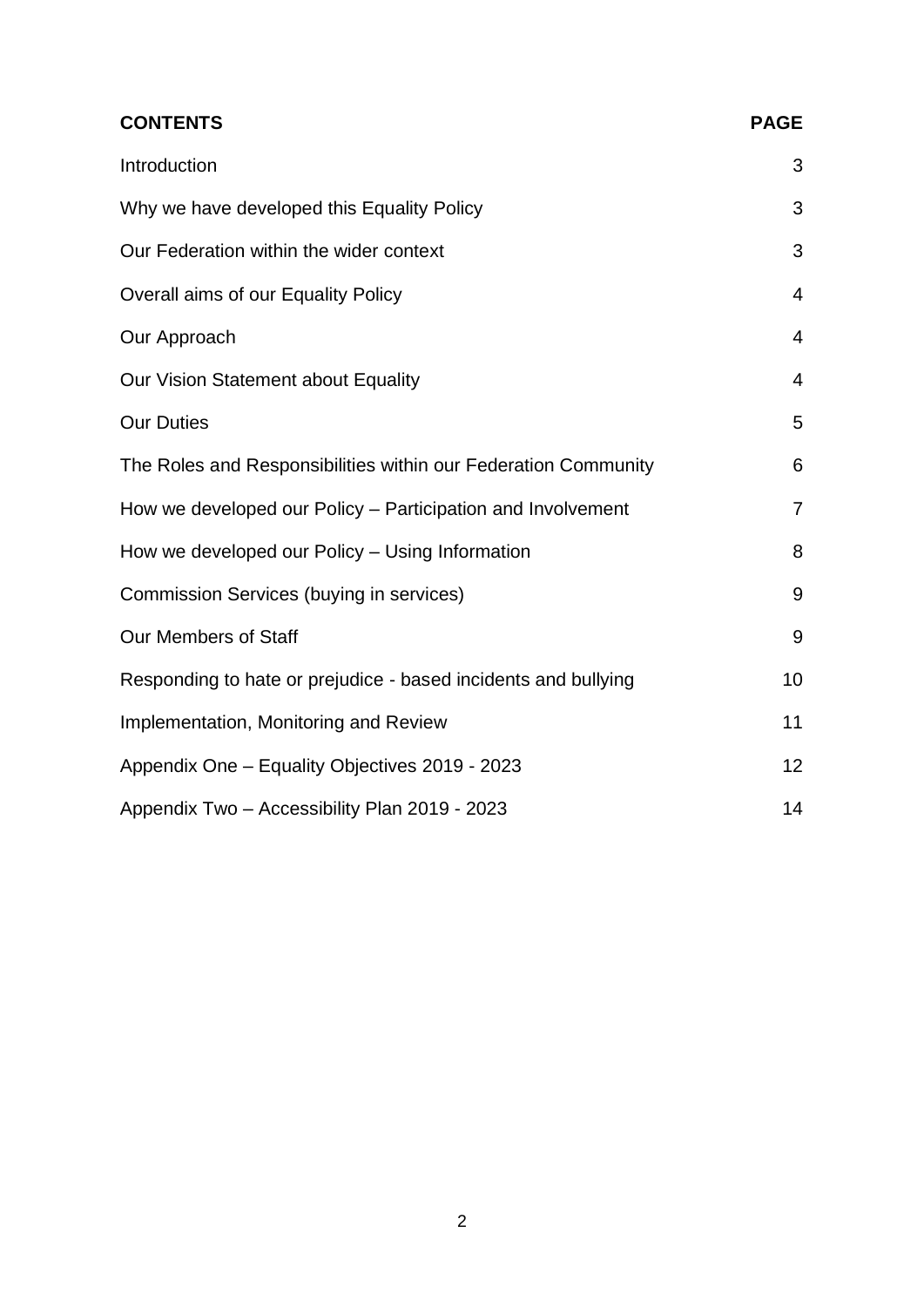#### **Introduction**

St Thomas à Becket Church of England Federation (which is referred to as the Federation in the rest of this document) welcome its duties under the Equality Act 2010 as both a provider of education and as an employer.

We believe that if all in our Federation community have a sense of wellbeing and are able to value themselves and others as made in the image of God and show respect for all, then they will be enabled to live life in all its fullness and "Be the best they can be".

## **Why we have developed this Equality Policy**

This Equality Policy for our Federation is a single Policy for all protected characteristics covered under the Equality Act 2010. We are committed to developing cohesive communities both within our Federation's physical boundaries and within our local, national and global environments. Our Federation embraces the aim of working together with others to improve children's educational and wellbeing outcomes, and notes the rights set out in the UN Convention on the Rights of the Child.

In conjunction with the Federation's Equality Policy are our Equalities Objectives and Accessibility Plan which are attached to this Policy as Appendix One and Two respectively.

Our Equality Policy is inclusive of our whole Federation community – pupils, members of staff, parents/carers, visitors and partner agencies - who we have engaged with and who have been actively involved in and contributed to its development.

The purpose of this Policy is to set out how our practice and policies have due regard to the need to:

- eliminate discrimination, harassment and victimisation
- advance equality of opportunity, and
- foster good relations between groups.

It explains how we will listen to and involve pupils, members of staff, parents/carers and the community in achieving better outcomes for our pupils.

#### **Our Federation within the wider context**

The national demographic presents an ever-changing picture in terms of age, race and ethnicity, disability, religion and belief, sexual orientation, gender assignment and social deprivation.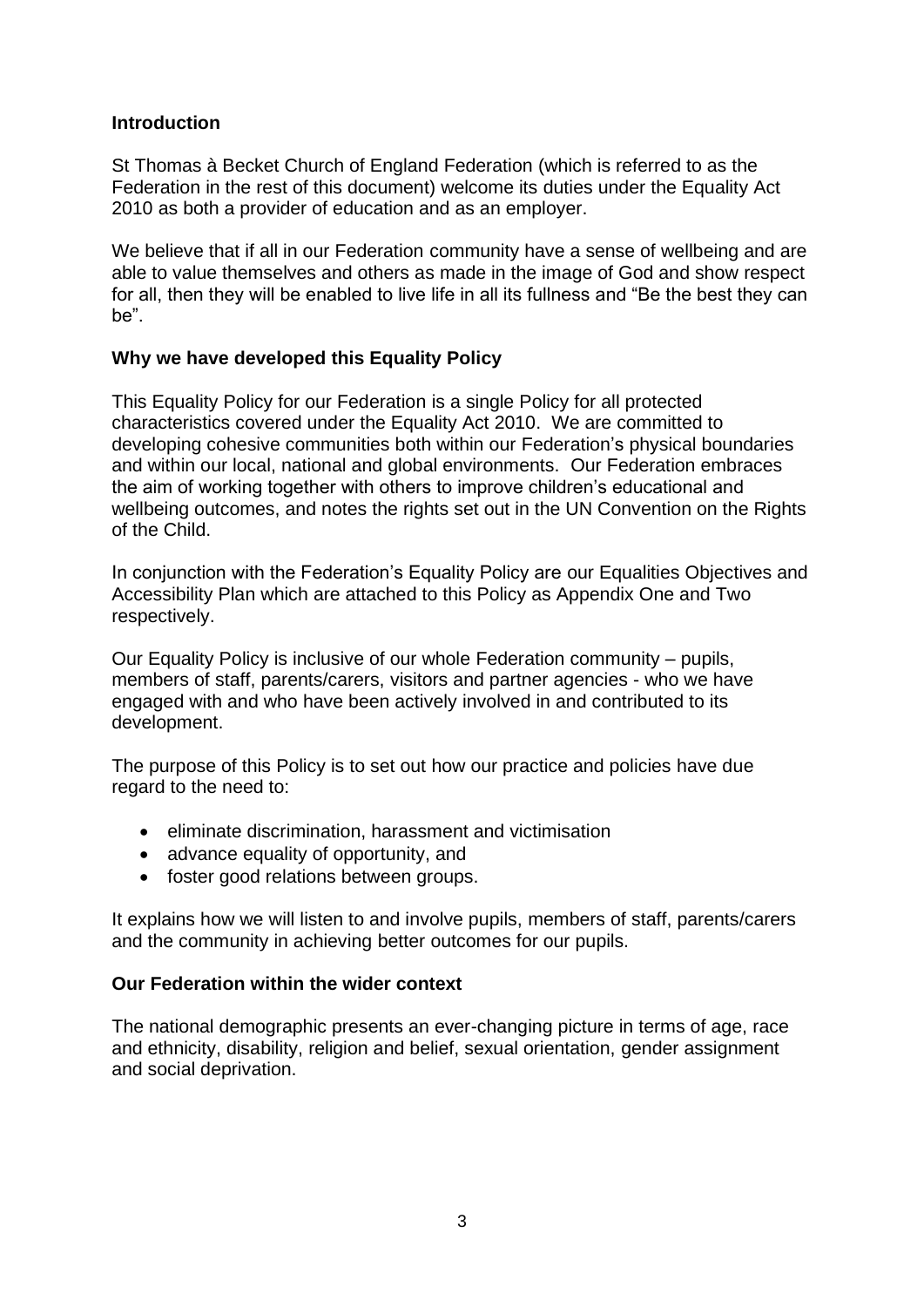| Demographics for the Federation                                                 |                                                                            |  |  |  |  |
|---------------------------------------------------------------------------------|----------------------------------------------------------------------------|--|--|--|--|
| <b>Framfield Church of England Primary</b><br>School                            | <b>Blackboys Church of England Primary</b><br><b>School</b>                |  |  |  |  |
| Small (95) rural primary school                                                 | Small (134) rural primary school                                           |  |  |  |  |
| <b>Special Educational Needs Pupils</b><br>10.52%                               | Special Educational Needs Pupils 6.7%                                      |  |  |  |  |
| Pupils who have English as an<br>additional language or are bilingual -<br>4.2% | Pupils who have English as an additional<br>language or are bilingual $-3$ |  |  |  |  |
| <b>Pupil Premium Grant or Free School</b><br>Meals $-10$ pupils                 | <b>Pupil Premium Grant or Free School Meals</b><br>$-14$ pupils            |  |  |  |  |
| Mostly white British heritage community: minority ethnic community of 6%        |                                                                            |  |  |  |  |
| Vast majority Christian faith or of no faith.                                   |                                                                            |  |  |  |  |

## **Overall aims of our Equality Policy**

- To eliminate discrimination, harassment and victimisation.
- To promote equality of access and opportunity within our Federation and within our wider community.
- To promote positive attitudes to difference and good relationships between people with different backgrounds, genders, sexual orientation, cultures, faiths, abilities and ethnic origins.

To ensure that equality and inclusive practice are embedded across all aspects of school life the Equality Policy refers to the UN Convention on the Rights of the Child, which includes recognition of a range of educational, wellbeing, and material outcomes<sup>1</sup>.

## **Our Approach**

We seek to embed equality of access, opportunity and outcome for all members of our Federation community, within all aspects of school life.

## **Our Vision Statement about Equality**

The Federation seeks to foster warm, welcoming and respectful environments, which allow us to question and challenge discrimination and inequality, resolve conflicts peacefully and work and learn free from harassment and violence.

<sup>1</sup> http://www.unicef.org/crc/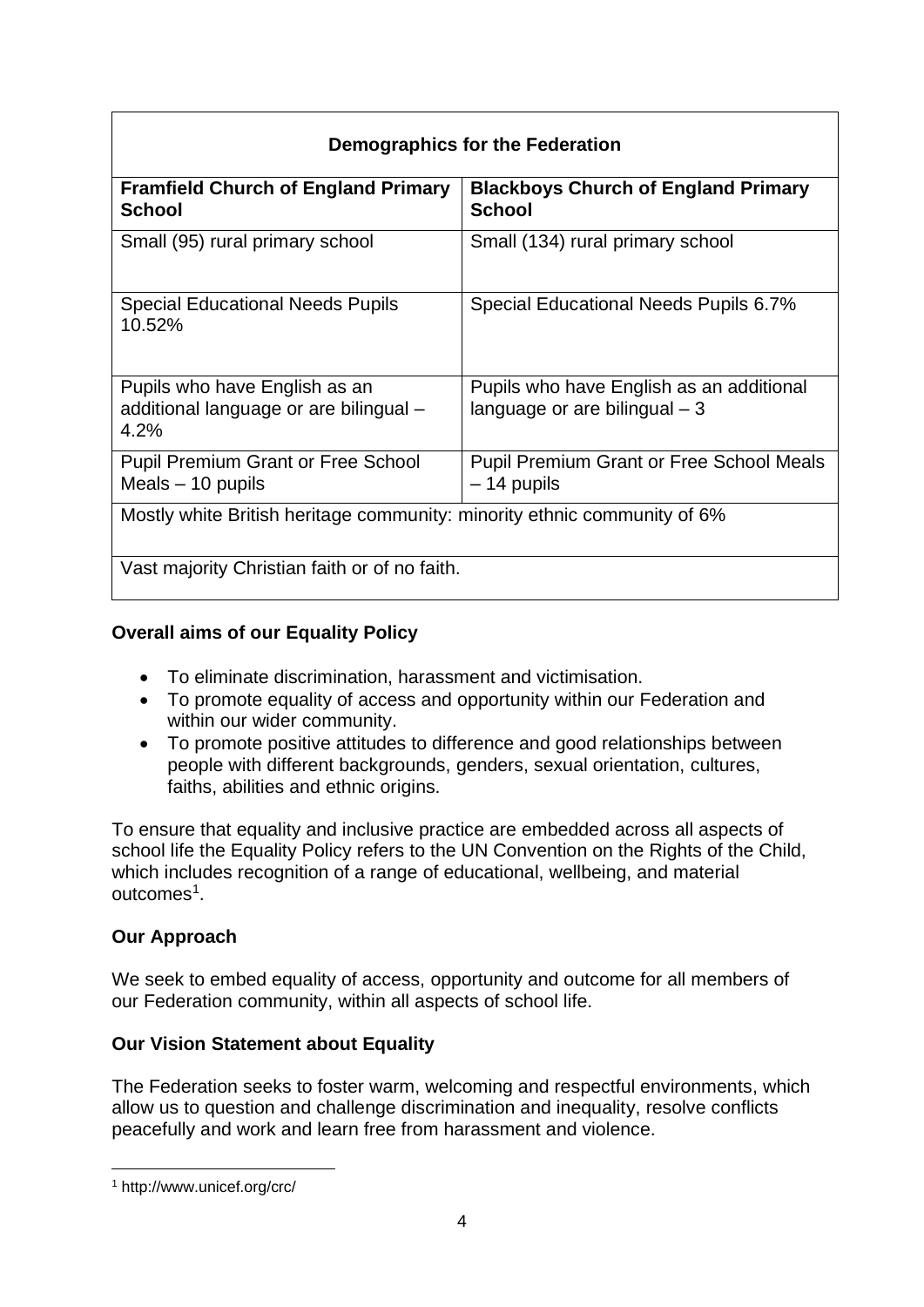We recognise that there are similarities and differences between individuals and groups but we will strive to ensure that our differences do not become barriers to participation, access and learning and to create inclusive processes and practices, where the varying needs of individuals and groups are identified and met. We therefore cannot achieve equality for all by treating everyone the same.

We will build on our similarities and seek enrichment from our differences and so promote understanding and learning between and towards others to create cohesive communities.

## **Our Duties**

We recognise and accept our equality duties as set out in the Equality Act 2010 and have sought to involve the whole Federation community in the process of developing this policy in order to ensure better outcomes for all. We have due regard to the need to ensure that persons with a protected characteristic are not disproportionately, negatively impacted as a result of our decision or policy making. We positively foster good relations between and within different groups of pupils and the wider Federation community.

We are also guided by the United Nations Convention on the Rights of the Child<sup>2</sup> as well as recognising and accepting our duty to have due regard to the need to prevent people from being drawn into terrorism (The Prevent Duty 2015) and promote the fundamental British values of democracy, the rule of law, individual liberty, and mutual respect and tolerance of those with different faiths and beliefs.

**We will ensure we identify opportunities for promoting our vision, the key concepts and our duties on equality legislation across all aspects of school life.** 

**These opportunities are likely to include all or some of the following, dependent on our current priorities.** 

- the engagement, participation and involvement of a broad and diverse range of pupils, their parents and partner agencies
- preparation for entry to a school within the Federation
- Federation policies
- breaks and lunchtimes
- the provision of school meals
- interaction with peers
- opportunities for assessment and accreditation
- exam/assessment arrangements
- behaviour management approach and sanctions
- exclusion procedures
- school clubs, activities and school trips
- the Federation's arrangements for working with other agencies
- preparation of pupils for the next phase of education

 $^2$  http://www.unicef.org.uk/Education/Rights-Respecting-Schools-Award/Childrens-rights/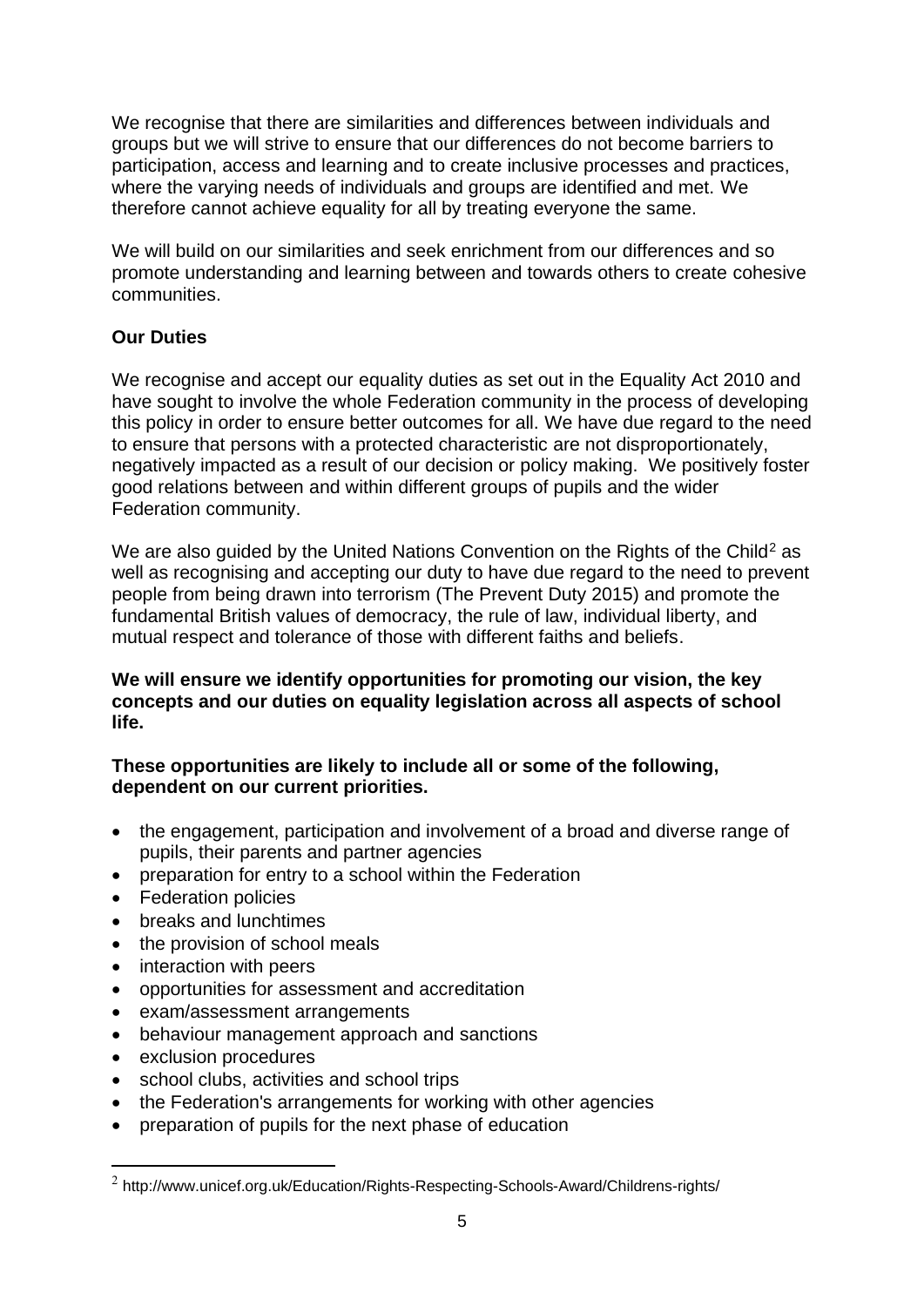- learning and teaching and the planned curriculum
- classroom organisation
- timetabling
- grouping of pupils
- homework
- access to Federation facilities
- activities to enrich the curriculum, for example, a visitor to the school or Theatre in Education (TIE).
- school sports
- employees' and members of staff welfare

## **The Roles and Responsibilities within our Federation Community**

Our Federation Headteachers will:

- ensure that members of staff, parents/carers, pupils and visitors and contractors are engaged in the development of and review of the Equality Policy.
- oversee the effective implementation of the policy, including communicating with members of staff, parent/carers, pupils and visitors and contractors about this policy
- ensure members of staff have access to training which helps to implement the policy.
- develop partnerships with external agencies regarding the policy so that the Federation's actions are in line with the best advice available.
- monitor the policy and report to the Governing Body at least annually on the effectiveness of the policy and publish this information.
- ensure that the Senior Leadership Team is kept up to date with any development affecting the policy or actions arising from it.

Our Governing Body will**:**

- designate a Governor with specific responsibility for the Equality Policy Inclusion Governor.
- ensure that the objectives arising from the policy are part of the Federation's School Improvement Plans.
- support our Federation Headteachers in implementing any actions necessary.
- engage with parents, carers and partner agencies about the policy.
- evaluate and review the policy annually and the objectives and plan every four years.

Our Senior Leadership Team will:

- have responsibility for supporting other members of staff in implementing this policy.
- provide a lead in the dissemination of information relating to the policy.
- with their Headteacher, provide advice/support in dealing with any incidents/issues.
- assist in implementing reviews of this policy as detailed in the Federation's School Improvement Plans.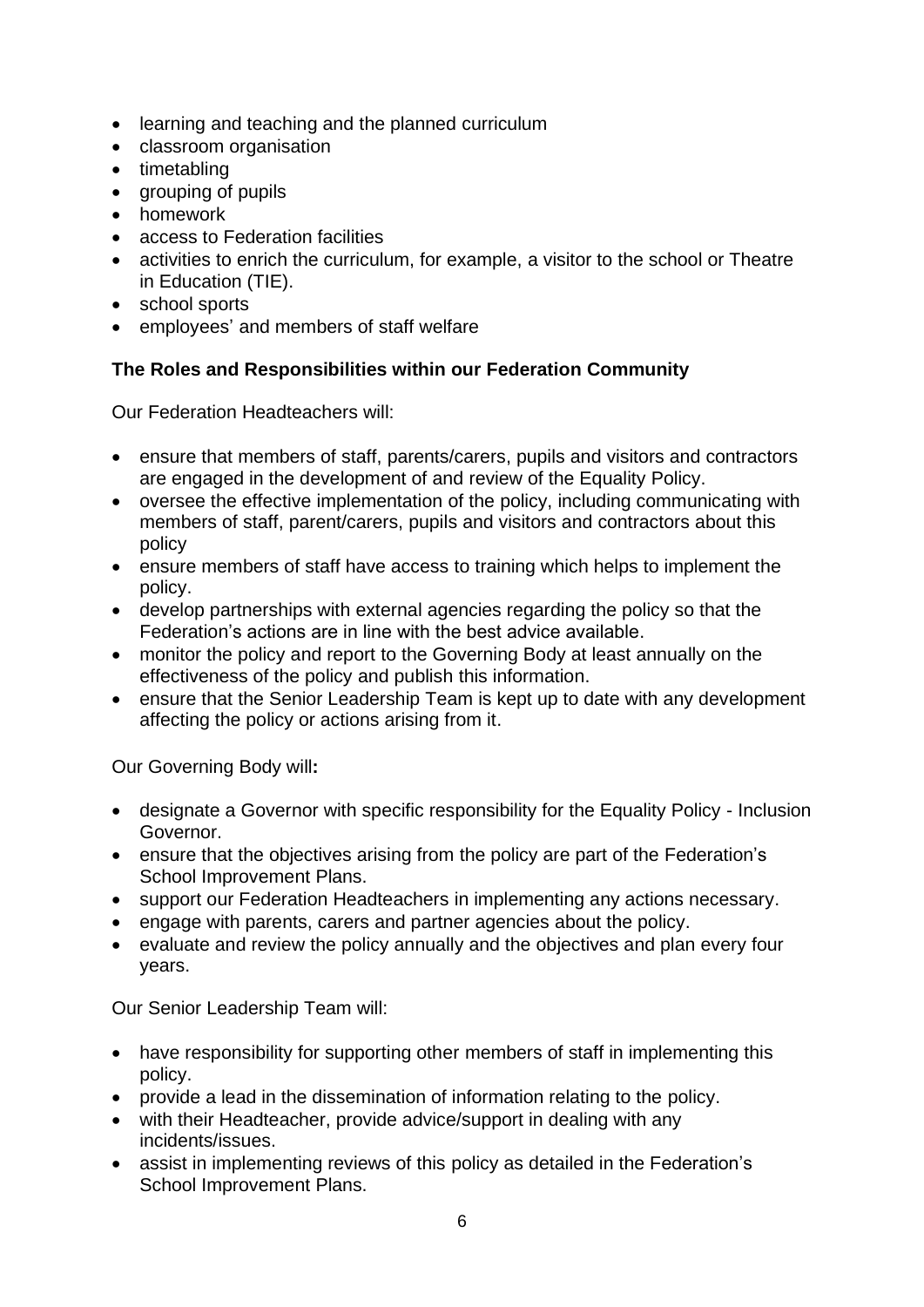Our Federation members of staff will:

- be involved in the development and review of the policy.
- be fully aware of the Equality Policy and how it relates to them.
- understand that this is a whole Federation issue and support the Equality Policy.
- make known any queries or training requirements.

#### Our pupils will:

- be involved in the development and review of the policy and will understand how it relates to them, appropriate to age and ability.
- be encouraged to actively support the policy.

Our parents/carers will:

- be given accessible opportunities to become involved in the development of the policy.
- have access to the policy through a range of different media appropriate to their requirements.
- be encouraged to actively support the policy.
- be encouraged to attend any relevant meetings and activities related to the policy.
- be informed of any incident related to this policy which could directly affect their child.

Relevant voluntary or community groups and partner agencies will:

- be involved in the development and review of the policy.
- be encouraged to support the policy.
- be encouraged to attend any relevant meetings and activities related to the policy.

## **How we developed our Policy - Participation and Involvement**

The development of this policy has involved the whole of our Federation community. We've involved and listened to what they have to say, including people from broad and diverse backgrounds and of different abilities, taking account of all the protected characteristics listed under the Equality Act 2010.

- Our Pupils, through our School Councils and pupil voice.
- Our Members of Staff, through our regular staffing meetings and the development of the Federation's Personal, Social, Health and Economic (PSHE) curriculum.
- Our Federation Governors, through regular Governor Meetings, Governor input in the development of the Federation's School Improvement Plans, Governor visits.
- Parents/Carers, through annual questionnaires, individual meetings facilitated by the Special Educational Needs Co-ordinator (SENCO), schools within the Federation websites, regular newsletters enabling feedback.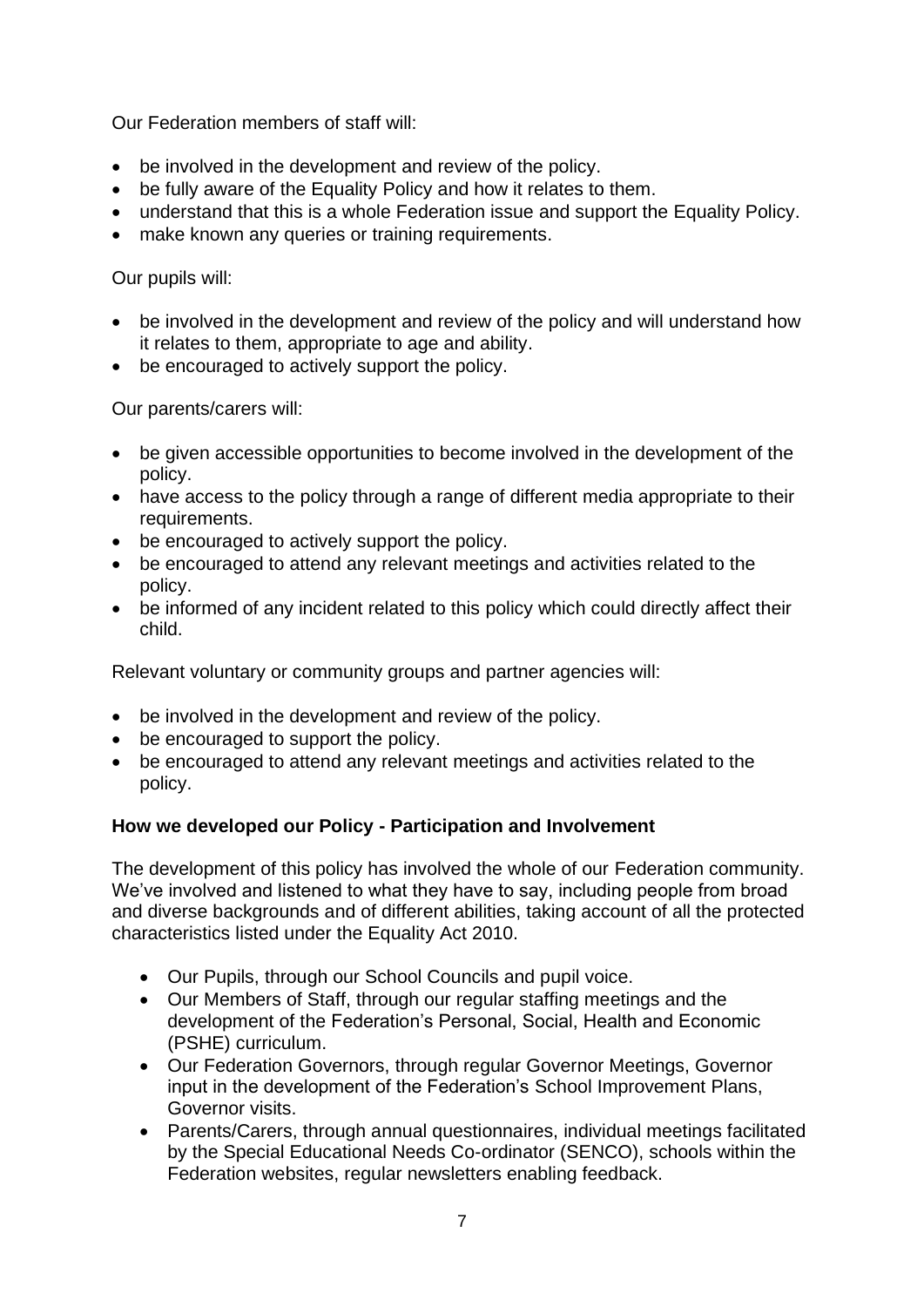- Minority, Marginalised and Potentially Vulnerable Groups, through individual pupil voice meetings.
- Our Partners in the Community, through working with outside agencies e.g. the Parish Church and Christian Groups, and specific Governor activities.
- Ongoing: the Federation will continue to work with all stakeholders in addition to annually reviewing and developing associated action plans.

#### **How we developed our Policy - Using information**

We have used data and other information about our schools.

Through engagement activities the Federation undertakes regular reviews of for example the Accessibility Plan and holds Pupil Progress Meetings, therefore the Federation believes that its major stakeholders are satisfied with the policies and practices that it has in place.

The Federation fully utilises the knowledge that it gains from the data that is regularly collect about ourselves in a variety of ways and other people help us to do this also. The types of data that the Federation collects includes: academic progress reporting, progress of pupils in receipt of either Pupil Premium Grant or Free School Meals, progress of SEN pupils, behavioural and child protection data. From this data the strategies and policies that have been development have had a positive impact on both the Federation and its pupils.

We collect a range of information relating to incidents of harassment and bullying including those relating to racism, homophobia, transphobia, biphobia, faith, disability and gender.

OfSTED inspectors visit us regularly and report on how we are actively promoting equality and diversity, tackling bullying and discrimination and narrowing any gaps in achievement between different groups of children and learners, as well as how we are promoting British Values and preventing radicalisation and extremism, preparing pupils to respect others and contribute to wider society and life in Britain.

The local context and needs of our pupils and members of staff forms our focus of our Federation's School Improvement Plans for our schools these plans highlight all vulnerable groups.

We also value more qualitative information which may be given to us through for example our pupil voice mechanisms, less formally or even anonymously. In addition, the feedback from annual surveys of pupils, parents/carers and members of staff we are able to assess the engagement with and effectiveness of our strategies and policies.

The Local Authority provides us with a range of services which support the equality agenda and helps us to identify our strengths and those areas requiring action.

Through meetings, Continuous Professional Development (CPD) and referrals the Federation has established good links with our local and our wider community which includes; Sussex Police, Behaviour & Attendance Service, Children's Centres and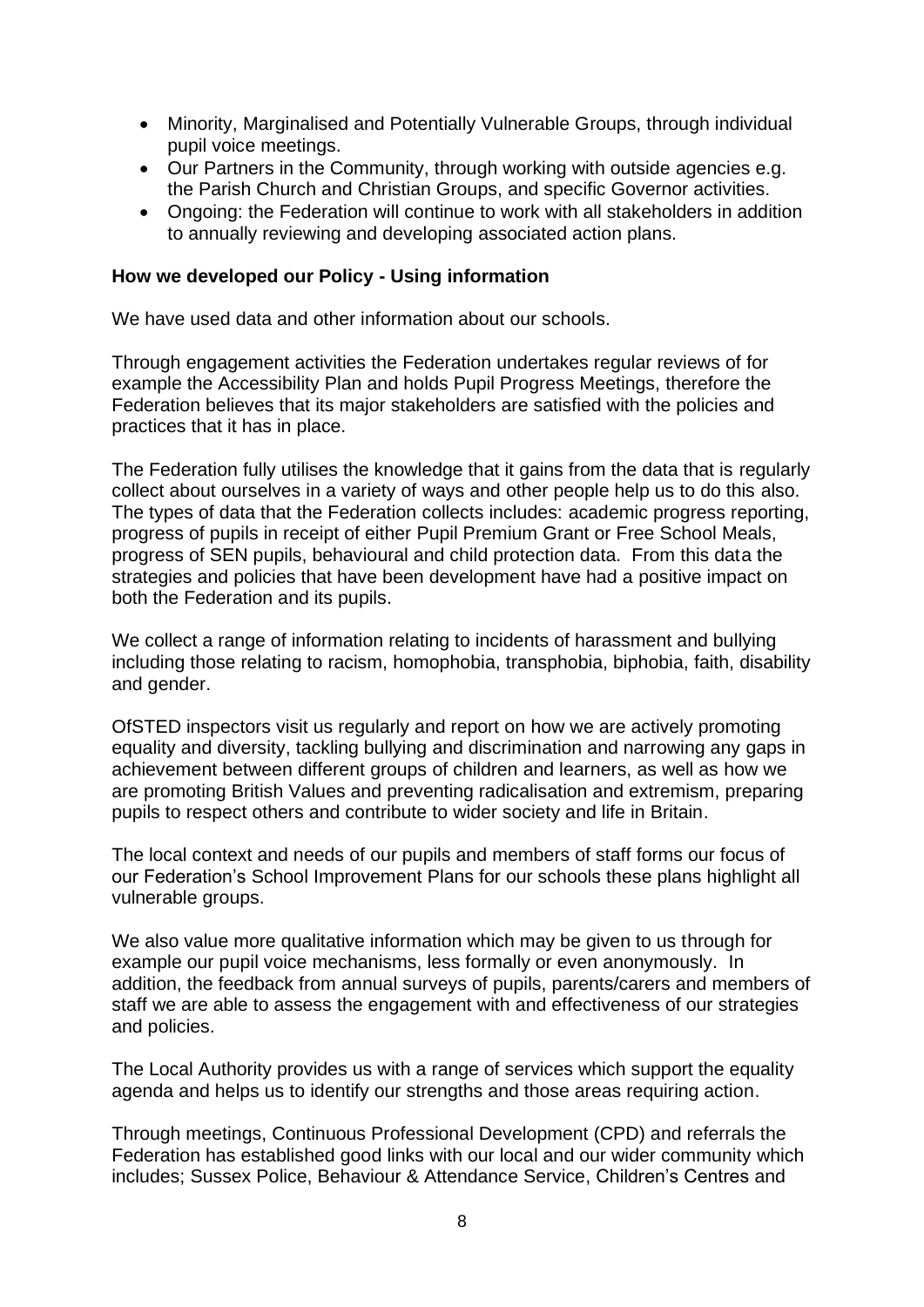our Health Partners. We welcome them into our schools. From them, we learn about equality issues outside school and can establish mechanisms for addressing them within school.

By listening to those within our community and to our partners, we are able to identify new areas of work, improve existing approaches and focus our energy where it is required.

#### **Commissioned Services (buying in services)**

Increasingly we are directly responsible for the purchase of goods and services. We work closely with the local authority on procurement – buying in services - to ensure that equality issues are given full regard. When buying goods and services from external suppliers, we ask the following questions to help ensure that equality issues and duties are taken into account:

- Could the proposed procurement affect the duty to eliminate discrimination and harassment and to promote equality of opportunity amongst the Federation community?
- If so, is there a need to include some equality requirement within the contract and what would this be?

We ensure that contract conditions require contractors to comply with the relevant legislation and with our Equality Policy and we require similar compliance by any sub-contractors.

## **Our Members of Staff**

We comply fully with legislation which protects our members of staff (including teachers, teaching assistants, financial, administrative, maintenance and student teachers) from discrimination based on the protected characteristics. With regard to disability, we make such reasonable adjustments as are necessary to prevent a disabled person being at a substantial disadvantage in comparison with people who are not disabled.

This includes discrimination in relation to recruitment, terms and conditions, promotions, transfers, dismissals, training and employment practices (such as dress codes) and disciplinary procedures. We make efforts to ensure that the diversity of our workforce reflects that of our local community and wider society. In accordance with the Equality Act we do not enquire about the health of an applicant until a job offer has been made<sup>3</sup> or require job applicants to complete a generic 'all encompassing' health questionnaire as part of the application procedure.

<sup>&</sup>lt;sup>3</sup> Unless the questions are specifically related to an intrinsic function of the work - for example ensuring that applicants for a PE teaching post have the physical capability to carry out the duties.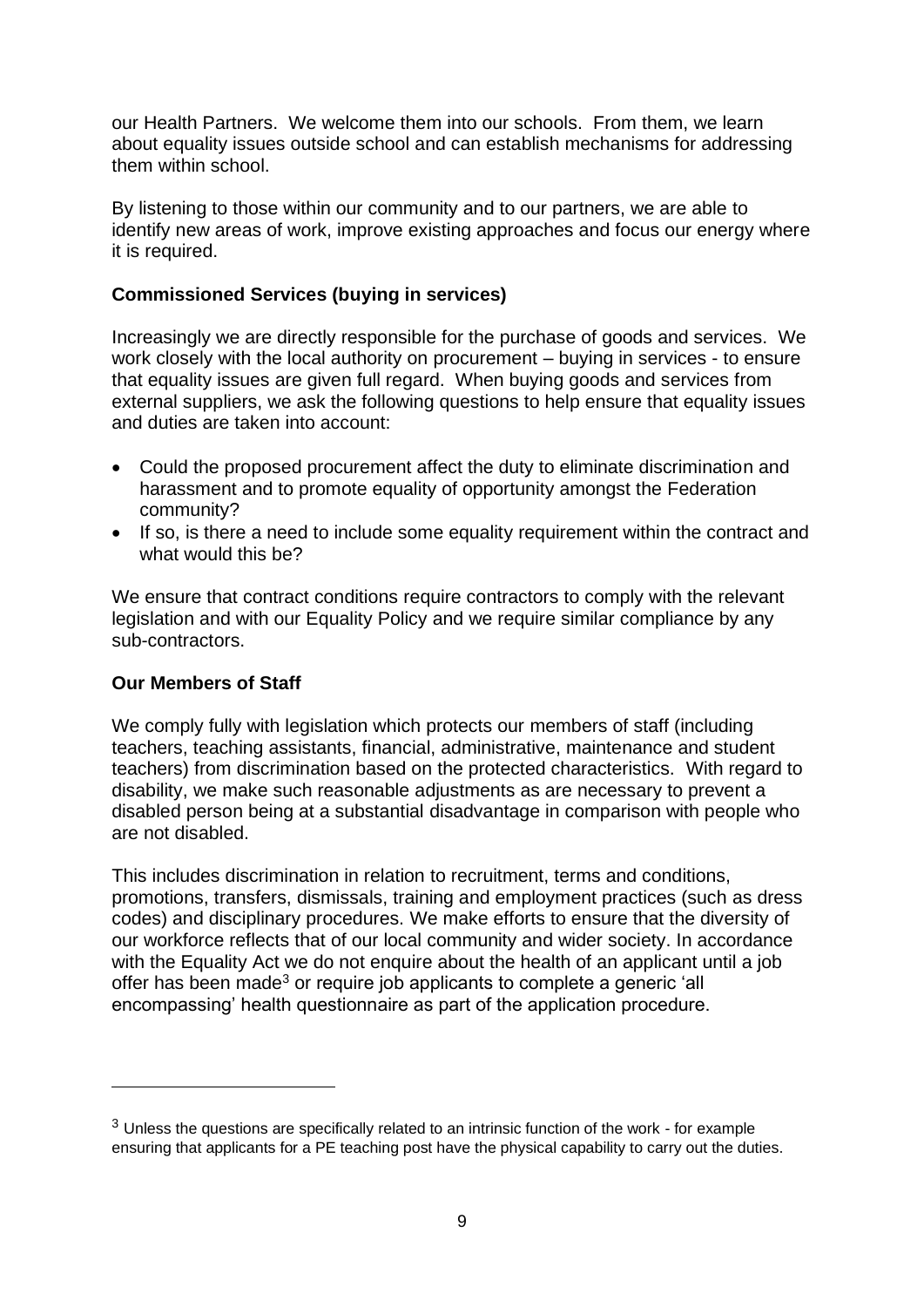We will ensure the safety and well-being of our members of staff and take seriously and act on incidents of harassment and discrimination recognising that our members of staff may be either victims or perpetrators.

We interpret our duties positively; take the necessary actions to remove barriers to inclusion and work hard to ensure a safe, positive and inclusive environment, which is demonstrated within the Federation's Accessibility Plan.

Members of staff have undertaken training to help them understand their equality duties/and or the differing needs of protected groups within our Federation community.

We have mechanisms in place to identify areas for development through a robust CPD system which reviews individual development needs.

#### **Responding to hate or prejudice-based incidents and bullying**

We recognise that hate incidents or prejudice – based bullying behaviour is driven by negative assumptions, stereotypes or misinformation. These are then directed against an individual or group, based on difference (real or perceived), and linked to, for example, racism, sexism, homophobia, transphobia, biphobia, negative views of disabled people or people who practice a religion or follow a faith. We will take action to prevent, challenge and eliminate any such behaviour.

We recognise that we as individuals and society often struggle with difference of any kind (perceived or actual), which can result in seizing upon the most visible sign of difference e.g. skin colour or disability.

Through our Federation's ethos and curriculum, we want our pupils to understand better the diversity that exists in society. We want to provide opportunities for them to explore the subtleties and complexities in order to prevent and respond to incidents and situations. We will address the experience, understanding and needs of the victim, the perpetrator, bystanders and the wider Federation community through our actions and responses.

We will record all hate incidents and prejudice based bullying. We will use this information to identify trends and patterns, so that we have approaches in place to provide appropriate responses in terms of support for victims and their families, sanctions and support for perpetrators and their families and education for our pupils and communities.

The Federation has adopted Relationships and Behaviour Policies and an Anti-Bullying Policy which are available either online on the Federation Schools websites or through their School Offices. Pupils within the Federation are supported through internal school strategies including nurture groups and provisions made by Education Support, Behaviour and Attendance Service (ESBAS). The Federation reports all reportable incidents to the Local Authority in line with their data capture requirements and communicates both verbally and in writing as necessary with parents and carers.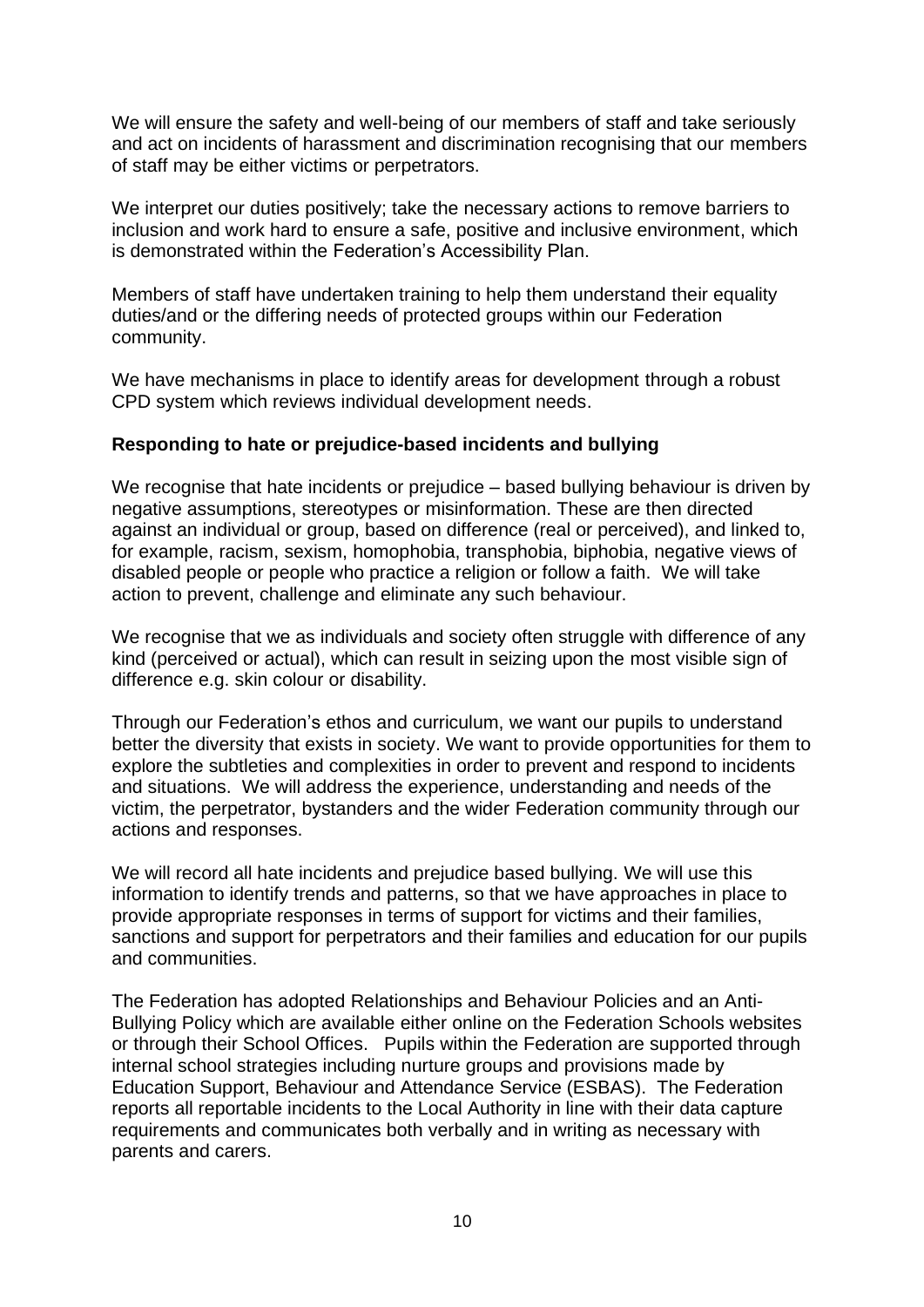#### **Implementation, Monitoring and Review**

It will be the responsibility of our Federation Headteachers to actively promote and disseminated this policy. Our Federation Headteachers will continue to work with all stakeholders to ensure their involvement.

Implementation, monitoring and review are the responsibility of our Senior Leadership Team and our Governors who have agreed and published this policy which sets out our priorities and supports these with specific and measurable objectives.

We will report annually on the policy and equality data analyse whether our policy and related objectives have furthered the aims of the general equality duty and in particular educational outcomes for all within our Federation community with reference to the protected groups.

#### Equality Policy

This policy will be reviewed as it is deemed appropriate, but no less frequently than annually. The policy review will be undertaken by the Federation's Headteachers and the Governing Body's Policies Working Party including the involvement of the dedicated Inclusion Governor and SEN Co-ordinator.

#### Equality Objectives and Accessibility Plan

Using the views of pupils, parents, members of staff and community and analysis of the information as outlined above we have set ourselves specific and measurable objectives that will help us achieve the aims of the general equality duty. These will be published as our Equality Objectives every four years and our Accessibility Plan every three years.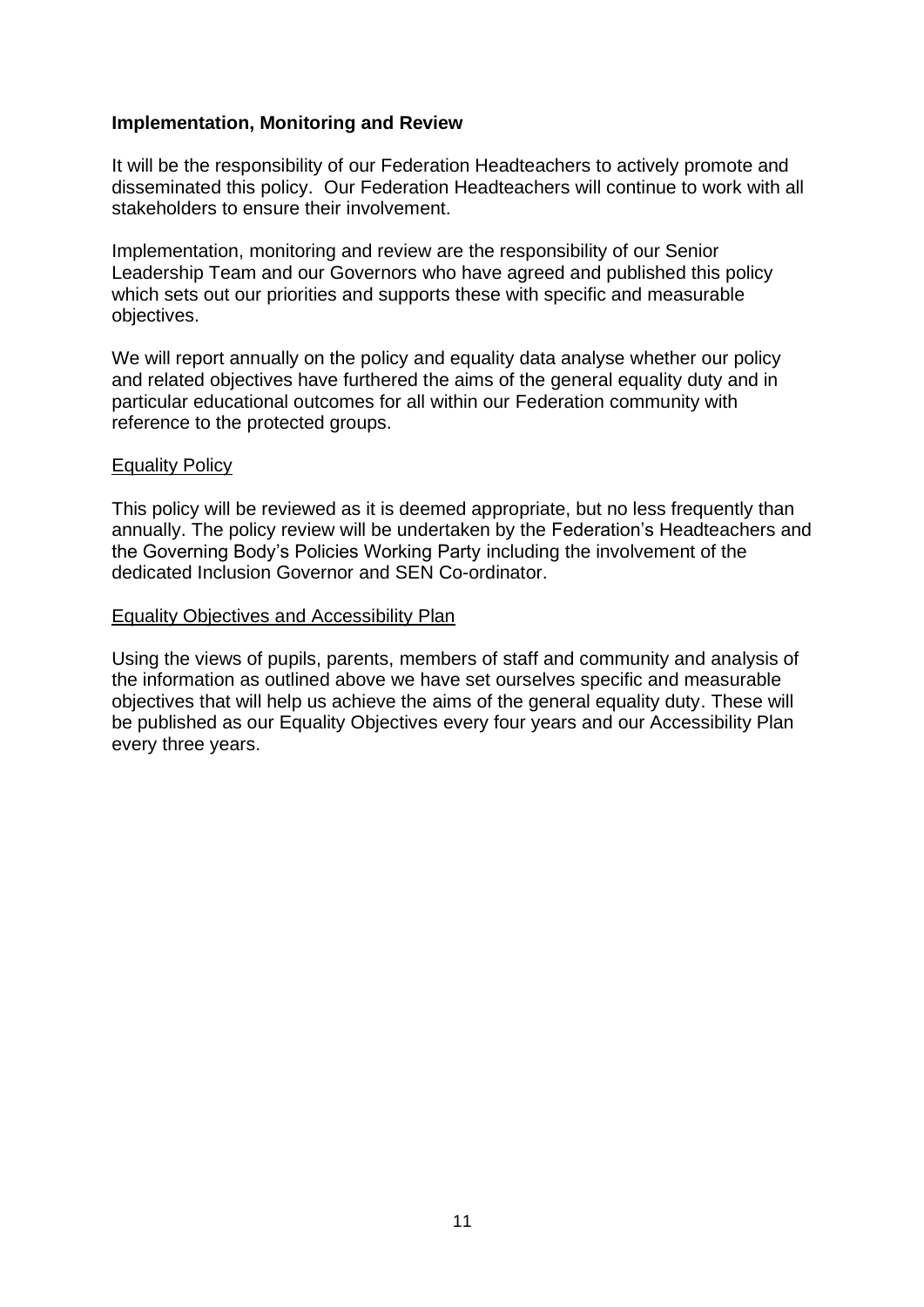## **Appendix One**

## **Equality Objectives 2019 - 2023**

At our Federation the teaching and learning, achievements, attitudes and wellbeing of every child matter.

We work hard to provide a broad and balanced curriculum providing relevant and challenging learning for all children.

It follows the three principles set out in the National Curriculum Statutory Inclusion statement (2000):

- Setting of suitable learning challenges
- Responding to pupils' diverse learning needs
- Overcoming potential barriers to learning and assessment for individuals and groups of pupils.

We interpret our duties positively; we take the necessary actions to remove barriers to inclusion and work hard to ensure a safe, positive and inclusive environment that enables full curriculum access and values and includes all pupils, staff, parents and visitors.

We recognise that there are similarities and differences between individuals and groups, but we strive to ensure that our differences do not become barriers to participation, access and learning. We strive to create inclusive processes and practices, where the varying needs of individuals and groups are identified and met.

We cannot achieve equality for all by treating everyone the same.

We are committed to taking positive action in the spirit of the Equality Act 2010 with regard to disability and to developing a culture of inclusion, support and awareness within the school.

We have chosen the following Equality Objectives:

The promotion of spiritual, moral, social and cultural development through all appropriate curricular opportunities, with particular reference to issues of equality and diversity

Continual monitoring and consideration of how well the school ensures equality of opportunities for all its pupils

Our intentions for the coming school years is to continue to focus on:

- Children respecting and understanding others, valuing diversity while also appreciating our shared values
- Making sure that we offer equality of opportunity across our school community, making sure that no one is overlooked.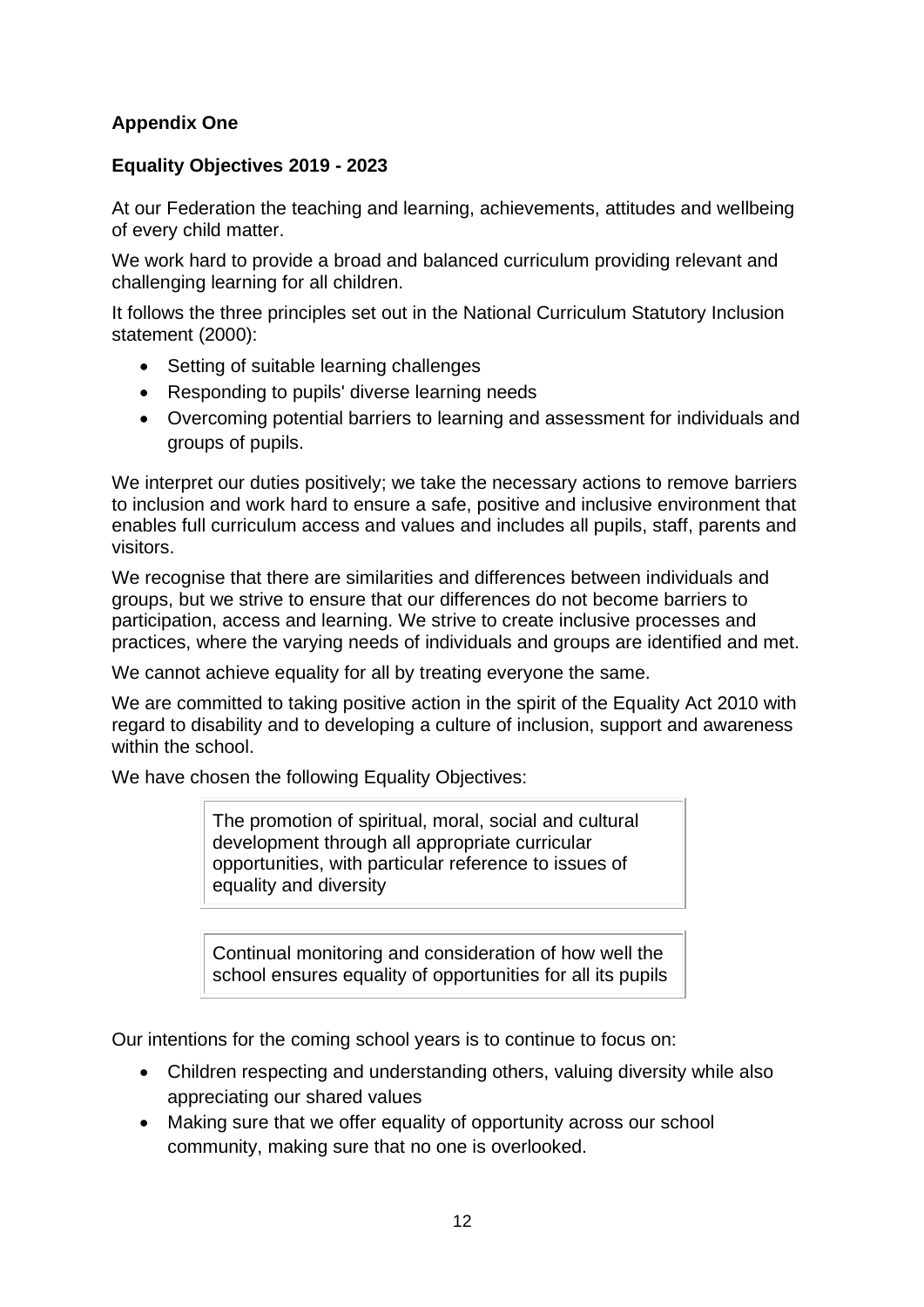• Exploring inequality that exists in our society and encouraging children to play a part in promoting a more equitable society.

Our success in meeting these objectives is reviewed at least annually by the School's leadership team and governing body.

The Accessibility Plan is structured to complement and support the school's Equality Objectives and is focused on the 3 key areas.

- Improving access to the physical environment of the school and physical aids to access education within a reasonable timeframe
- Improving access to the curriculum for pupils with a disability to ensure that they are as equally prepared for life as are pupils who are not disabled (if a school fails to do this, they are in breach of duties under the Equality Act 2010). This covers teaching and learning and the wider curriculum of the school such as participation in after-school clubs, leisure and cultural activities or school visits. It also covers the provision of specialist equipment which may assist these pupils in accessing the curriculum within a reasonable timeframe.
- Improving the delivery of written information; examples might include information about school and school events. The information should be made available in various preferred formats within a reasonable timeframe.

The Accessibility Plan should be read in conjunction with the following school policies, strategies and documents:

- Learning and Teaching Policy
- Staff Development Plan
- Health and Safety Policy (including off-site safety)
- Special Educational Needs Policy
- SEN Information Report
- School Development Plan
- School Prospectus/Vision Statement

The Accessibility Plan will be monitored by the Governing Body.

Document written by: Sophie Levey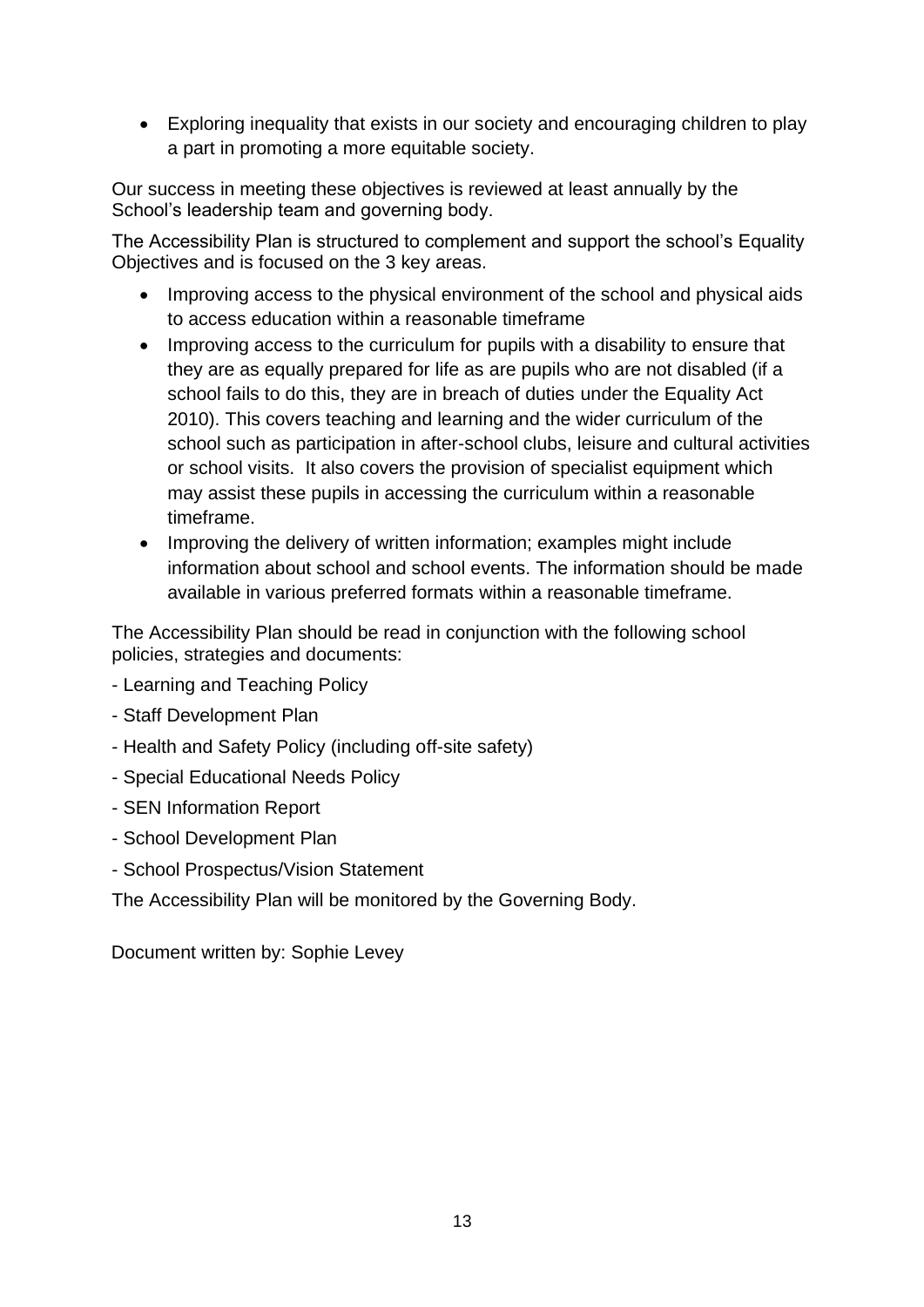## **Appendix Two - Blackboys CEP School / Framfield CEP School – Accessibility Plans September 2019 - 2023**

## **Blackboys Church of England Primary School**

| <b>Improving Access to the Curriculum</b>                                                                                                             |                                                                                                                                                                                                                                                                                                         |                           |                                                                                              |                 |
|-------------------------------------------------------------------------------------------------------------------------------------------------------|---------------------------------------------------------------------------------------------------------------------------------------------------------------------------------------------------------------------------------------------------------------------------------------------------------|---------------------------|----------------------------------------------------------------------------------------------|-----------------|
| <b>Targets</b>                                                                                                                                        | Actions                                                                                                                                                                                                                                                                                                 | Timescale                 | Responsibilities                                                                             | <b>Outcomes</b> |
| All teachers and teaching<br>assistants have the necessary<br>training to identify, teach and<br>support all pupils.<br>Raised confidence of staff in | All staff attend appropriate training - (INSET,<br>a)<br>staff meetings and TA meetings, other training)<br>to meet identified needs e.g. Dyslexia,<br>differentiation, alternative recording.<br>Focus on teaching of foundation subject as part<br>b)<br>of SDP<br>Support for outside agencies where | From Autumn<br>2019       | Headteacher                                                                                  |                 |
| strategies for differentiation and<br>increased pupil participation.                                                                                  | C)<br>appropriate to support teaching and learning of<br>vulnerable children (EPS, CLASS, OT, SaLT)                                                                                                                                                                                                     |                           |                                                                                              |                 |
| All staff have necessary training<br>to keep all children safe and well<br>at school.                                                                 | Epi-pen users (1 child), asthma inhaler training (several<br>children)                                                                                                                                                                                                                                  | From<br>September<br>2019 | First Aid Co-ordinator to<br>ensure all staff relevant<br>staff have up to date<br>training. |                 |
|                                                                                                                                                       |                                                                                                                                                                                                                                                                                                         |                           | Office to check<br>availability of courses.                                                  |                 |
| All staff are aware of curriculum<br>access issues.                                                                                                   | New Accelerated Progress Plans are in place. New<br>SEN support plans are in place                                                                                                                                                                                                                      | Every term,<br>on-going   | Head, SENDCo                                                                                 |                 |
| Classrooms are optimally<br>organised to promote the<br>participation and independence                                                                | Regular Inclusion Support for all CTs in class.                                                                                                                                                                                                                                                         |                           |                                                                                              |                 |
| of all pupils                                                                                                                                         | All CTs have attended recent training on Dyslexia,<br>Language and Communication and ASD. All support<br>staff have attended training by DYT on developing<br>independence.                                                                                                                             |                           |                                                                                              |                 |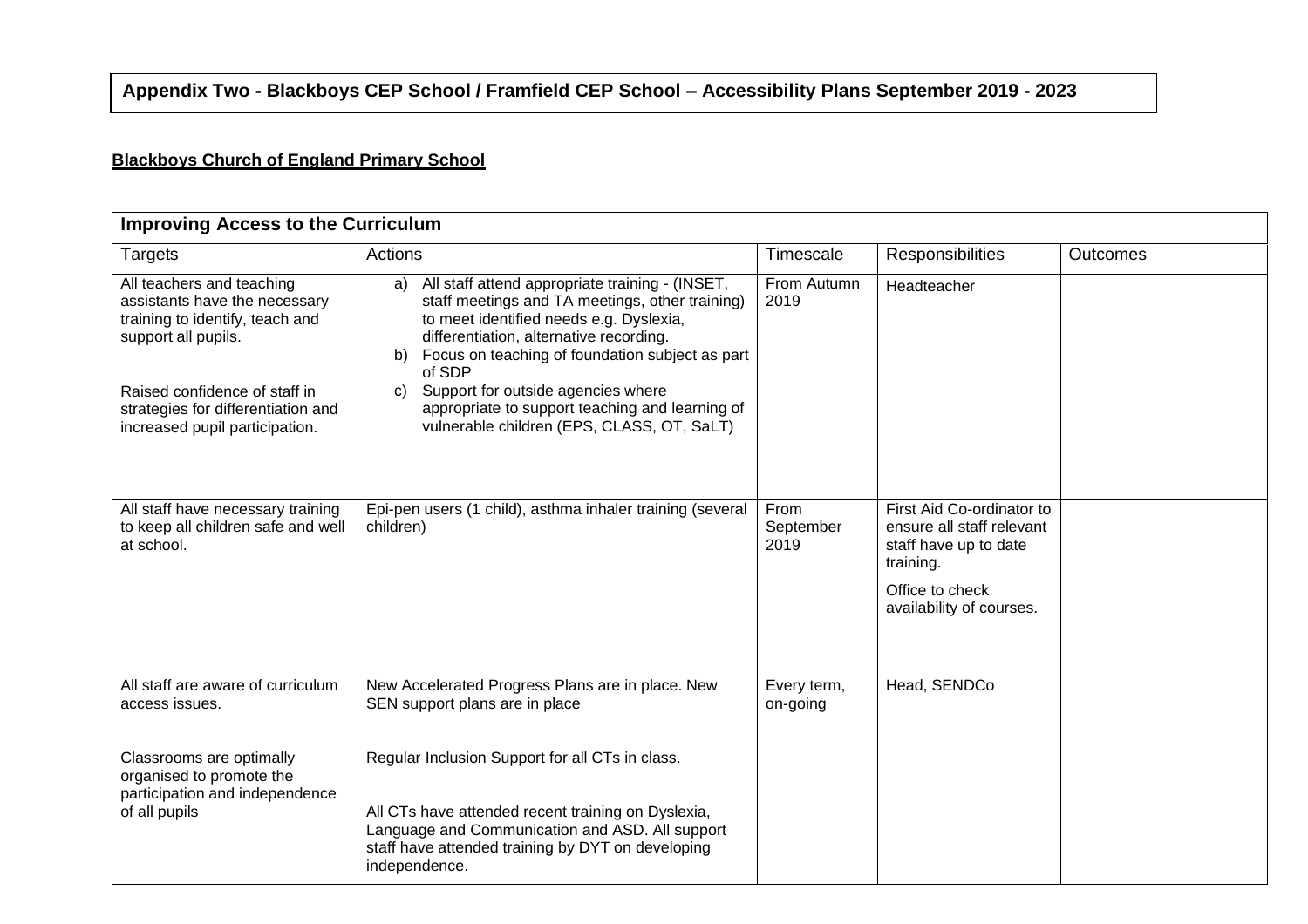| Laptops are widely available to<br>children in class.<br>Children are encouraged to used<br>alternative technologies to<br>support learning.                                                                                                                                                                                                                                                                              | Miss Cross ICT Subject Leader for ICT to audit regular<br>use of laptops in class, including use of programmes<br>Mathletics, Times Tables Rockstars, Purple Mash.                                                                                                                 | January 2020                                                    | <b>SENDCo</b>                                                 |                 |
|---------------------------------------------------------------------------------------------------------------------------------------------------------------------------------------------------------------------------------------------------------------------------------------------------------------------------------------------------------------------------------------------------------------------------|------------------------------------------------------------------------------------------------------------------------------------------------------------------------------------------------------------------------------------------------------------------------------------|-----------------------------------------------------------------|---------------------------------------------------------------|-----------------|
| Targets                                                                                                                                                                                                                                                                                                                                                                                                                   | Actions                                                                                                                                                                                                                                                                            | Timescale                                                       | Responsibilities                                              | <b>Outcomes</b> |
| Review TA deployment<br>Ensure adult support is available<br>when needed during key times<br>such as lunchtimes, PE lessons<br>in order for all pupils to<br>participate.                                                                                                                                                                                                                                                 | Review provision regularly to ensure TAs are available<br>to support pupils as required.                                                                                                                                                                                           | Regularly as<br>part of Pupil<br>Progress<br>Review<br>Meetings | Headteacher, SENDCo                                           |                 |
| Ensure all extra-curricular<br>activities - school trips and<br>residential visits are planned to<br>ensure they are accessible to all.<br>All out of school activities to be<br>conducted in an inclusive<br>environment with providers that<br>comply with all current and future<br>legislative requirements<br>All children in school are able to<br>access all school trips and take<br>part in range of activities. | Review all out of school provision to ensure compliance<br>with legislation<br>a) Develop guidance for staff on making trips<br>accessible<br>b) Centres chosen which include provision for disabled<br>pupils<br>Charging and Remission Policy Reviewed, including<br>use of PPG. | On going<br>As appropriate                                      | Headteacher/Governors<br>All CTs arranging trips<br>off site. |                 |
| Ensure all children participate<br>equally in after school and lunch<br>time activities.<br>All children are confident and<br>able to participate equally in out<br>of school activities.                                                                                                                                                                                                                                 | Participation in clubs at lunch and after school is<br>reviewed regularly by HT. Participation by children in<br>vulnerable groups is the same as that for all children.                                                                                                           | January 2020                                                    | Headteacher/SENDCo                                            |                 |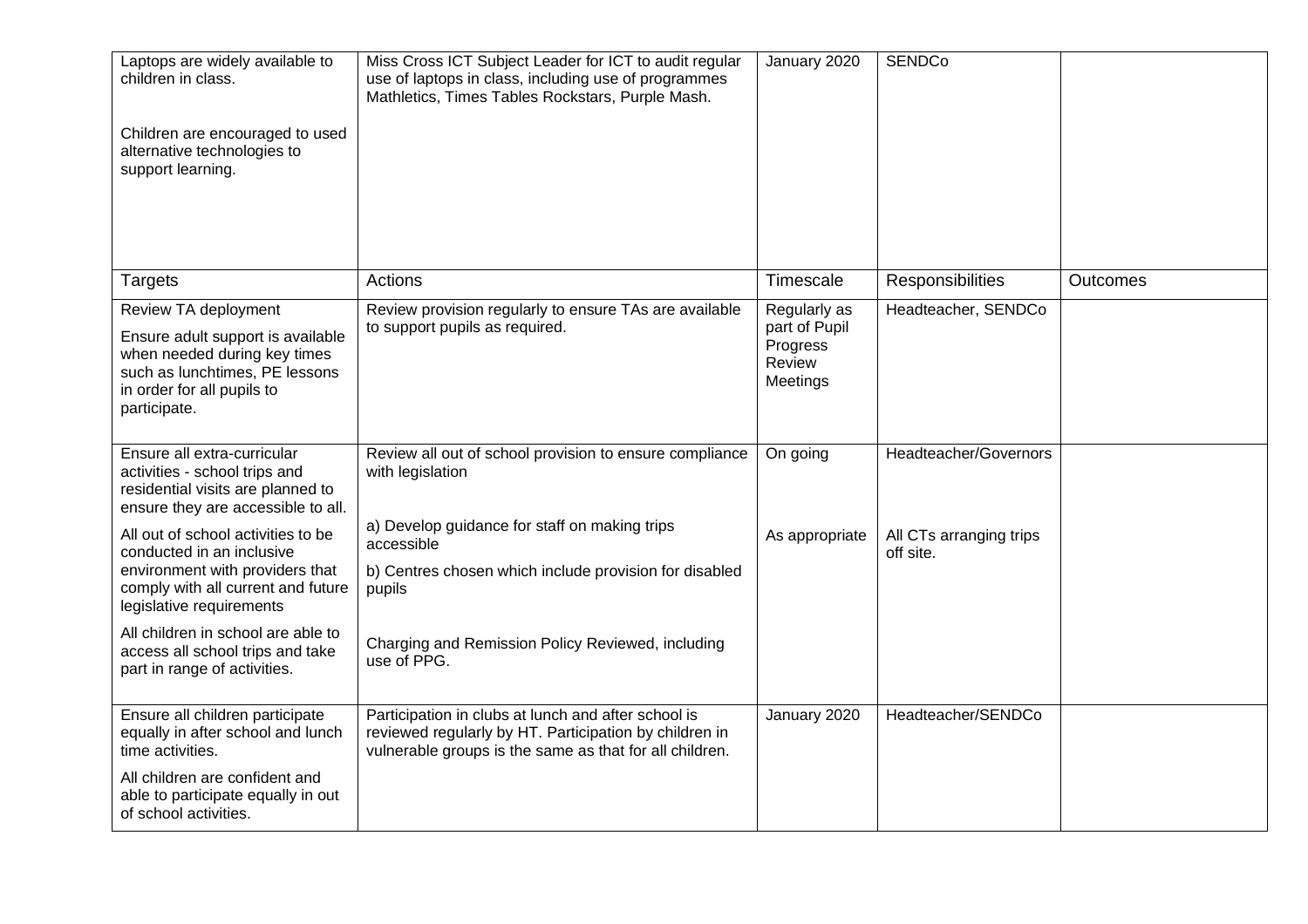| <b>Improving the Physical Environment</b>                                                                                                                                                                                                                                                                               |                                                                                                                                                                                                                                                                                                                                                          |                                                                           |                                              |        |  |
|-------------------------------------------------------------------------------------------------------------------------------------------------------------------------------------------------------------------------------------------------------------------------------------------------------------------------|----------------------------------------------------------------------------------------------------------------------------------------------------------------------------------------------------------------------------------------------------------------------------------------------------------------------------------------------------------|---------------------------------------------------------------------------|----------------------------------------------|--------|--|
| <b>Targets</b>                                                                                                                                                                                                                                                                                                          | Actions                                                                                                                                                                                                                                                                                                                                                  | Timescale                                                                 | Responsibility                               | Review |  |
| All building and re-decoration<br>work takes account of East<br>Sussex Accessibility guidance.<br>On-going improvements in<br>access to all areas when<br>undertaking routine and<br>maintenance works.                                                                                                                 | a) Share East Sussex accessibility toolkit with relevant<br>personnel and contractors.                                                                                                                                                                                                                                                                   | On-going                                                                  | Headteacher/<br>Governing Body               |        |  |
| Any recent actions identified or<br>taken:                                                                                                                                                                                                                                                                              |                                                                                                                                                                                                                                                                                                                                                          |                                                                           |                                              |        |  |
| To ensure that the school and<br>grounds have appropriate access<br>for pupils, parents and the wider<br>community.                                                                                                                                                                                                     | SENDCo and Inclusion Governor complete a walk-<br>through school to review disabled access to the building<br>and grounds and identify any (further) actions needed.<br>We now have a governor with responsibility for buildings<br>and premises, Samantha Butler. Samantha does a<br>yearly audit and feeds back to both Head and Finance<br>Committee. | Term 4, Spring<br>2020                                                    | SENDCo/Governor.                             |        |  |
| Ensure that disabled pupils can<br>be safely evacuated.<br>Any disabled children and<br>staff working with them<br>will feel safe and<br>confident in event of fire<br>following regular fire-drills<br>and evacuation<br>procedures and<br>responsibilities.<br>Ensure all fire escape<br>routes are suitable for all. | All staff to be aware of their roles and responsibilities for<br>Personal Emergency Evacuation Plans for disabled<br>children should the need arise.<br>Monitored as part of Fire Risk Assessment<br>Fire drills x 3 pa.<br>This school year we will have a full 'lock down' practice.                                                                   | <b>Review</b><br>annually as<br>part of Fire<br><b>Risk</b><br>Assessment | Headteacher/<br>Caretaker<br>/Governing Body |        |  |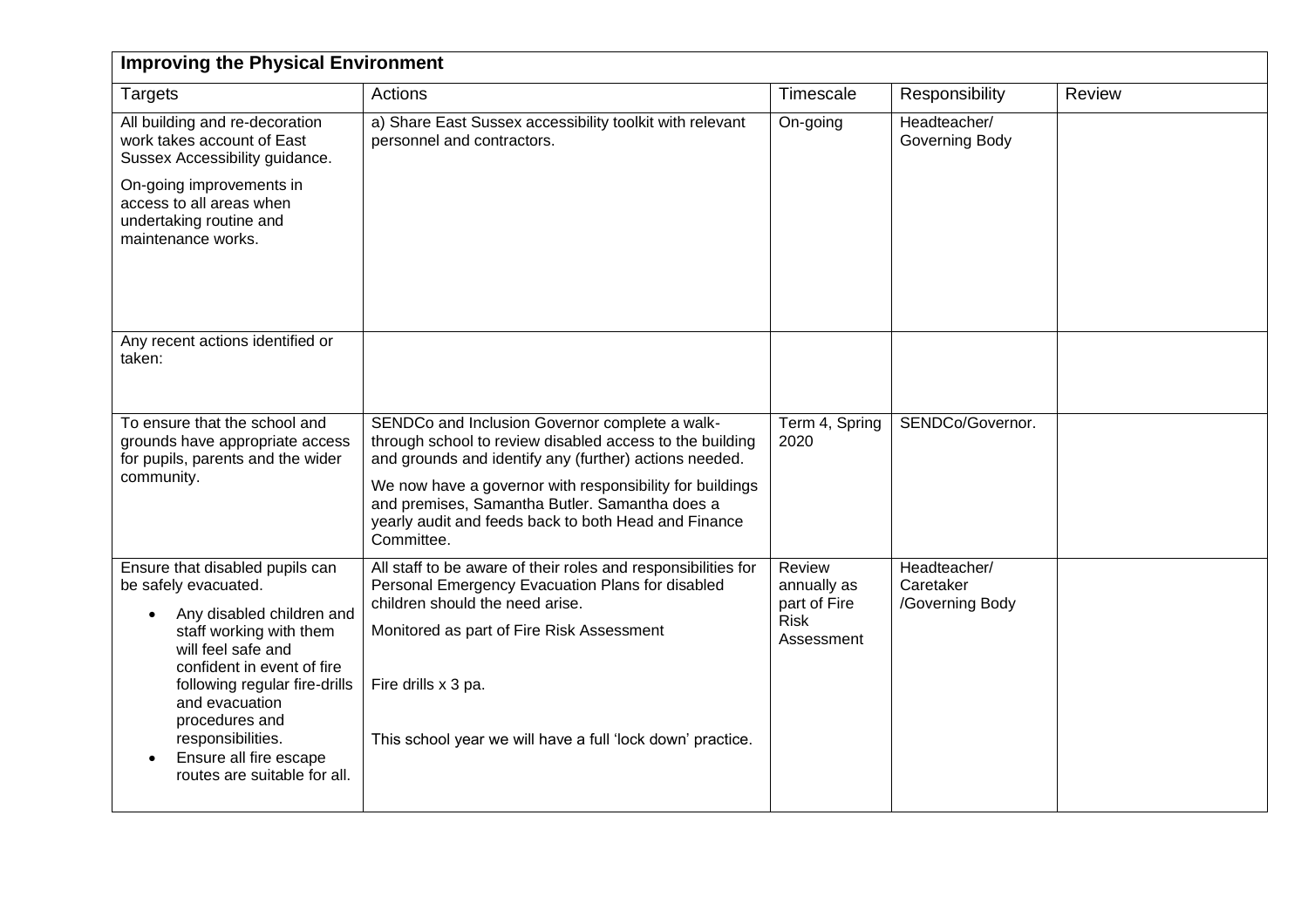| <b>Improving Access to Information</b>                                                                                                                           |                                                                                                                                                                                                   |                                           |                                       |                  |  |
|------------------------------------------------------------------------------------------------------------------------------------------------------------------|---------------------------------------------------------------------------------------------------------------------------------------------------------------------------------------------------|-------------------------------------------|---------------------------------------|------------------|--|
| <b>Targets</b>                                                                                                                                                   | Actions                                                                                                                                                                                           | Timescale                                 | Responsibilities                      | Success Criteria |  |
| Availability of written materials in<br>different forms (larger or<br>alternative formats). Delivery of<br>information to all pupils, staff and                  | The school will make itself aware of the services<br>available through the LEA for converting written<br>information into alternative forms.<br>Parents of children with English as an Additional | From<br>September<br>$2019 -$<br>on-going | Headteacher                           |                  |  |
| parents improved.                                                                                                                                                | Language to be aware of the support available through<br>EALS.                                                                                                                                    |                                           |                                       |                  |  |
| Make available school<br>prospectus, school newsletters<br>and other information for parents<br>in alternative formats.                                          | Review all current school publications and promote their<br>availability in different formats as required<br>School office staff and PSA will support and help parents                            | From<br>September<br>$2019 -$             | Headteacher                           |                  |  |
| Delivery of school information<br>improved                                                                                                                       | to access information and complete forms for them.                                                                                                                                                | on-going                                  |                                       |                  |  |
| School information published on<br>school website and Parentmail<br>updated regularly                                                                            | Paper copies are still available on request. They are<br>forwarded automatically to families who have let us<br>know they prefer a paper copy,                                                    |                                           |                                       |                  |  |
|                                                                                                                                                                  | Our school Twitter account is accessed by many families<br>for updates about school events,                                                                                                       |                                           |                                       |                  |  |
| Extending the use of the school<br>website for home learning<br>(Mathletics, Purple Mash,<br>Spelling Shed, TT Rock Stars)<br>with parents, carers and children. | Class Teachers to continue to promote home learning,<br>with more discussion among children about its use,<br>leading to increased engagement.                                                    | From<br>September<br>2019                 | Headteacher, Class<br><b>Teachers</b> |                  |  |
| Survey parents/carers about the<br>quality of school/home<br>communication.                                                                                      | On-line yearly (Feb) survey to parents about the quality<br>of communication.                                                                                                                     | Spring 2020                               | Headteacher                           |                  |  |
| Parental information is surveyed,<br>and action take and appropriate                                                                                             |                                                                                                                                                                                                   |                                           |                                       |                  |  |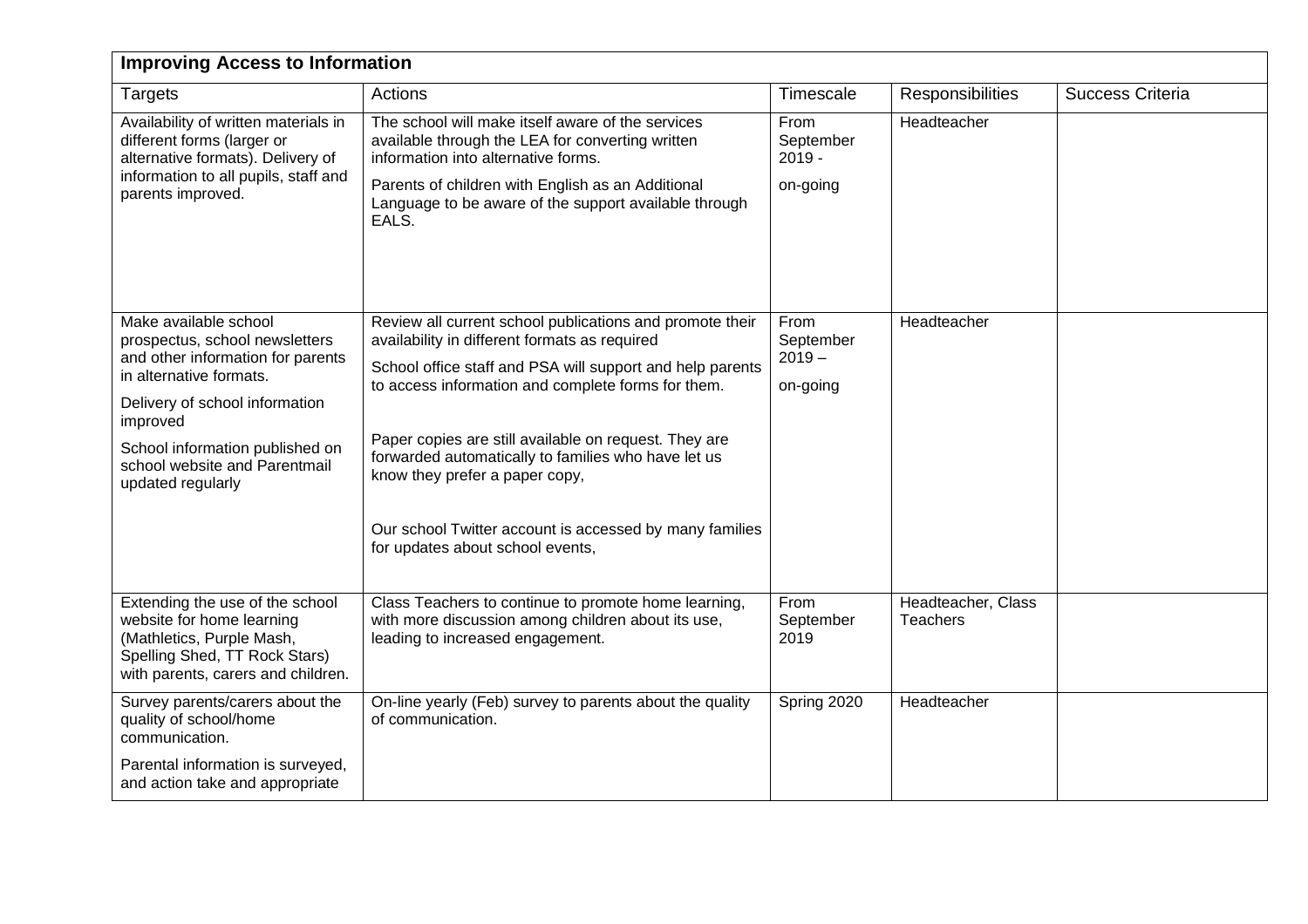| <b>Improving Access to the Curriculum</b>                                                                                                                             |                                                                                                                                                                                                                                                                                                                               |                           |                                                                                                                                                |                 |
|-----------------------------------------------------------------------------------------------------------------------------------------------------------------------|-------------------------------------------------------------------------------------------------------------------------------------------------------------------------------------------------------------------------------------------------------------------------------------------------------------------------------|---------------------------|------------------------------------------------------------------------------------------------------------------------------------------------|-----------------|
| <b>Targets</b>                                                                                                                                                        | Actions                                                                                                                                                                                                                                                                                                                       | Timescale                 | Responsibilities                                                                                                                               | <b>Outcomes</b> |
| All Class Teachers (CT) and<br>Teaching Assistants (TA) have<br>the necessary training to identify,<br>teach and support all pupils.<br>Raised confidence of staff in | $\mathsf{d}$<br>All staff attend appropriate training - (INSET,<br>staff meetings and TA meetings, other training)<br>to meet identified needs e.g. Dyslexia,<br>differentiation, alternative recording.<br>Focus on teaching of foundation subject as part<br>e)<br>of SDP<br>Support for outside agencies where appropriate | From Autumn<br>2019       | Headteacher                                                                                                                                    |                 |
| strategies for differentiation and<br>increased pupil participation.                                                                                                  | to support teaching and learning of vulnerable<br>children (EPS, CLASS, OT, SaLT)                                                                                                                                                                                                                                             |                           |                                                                                                                                                |                 |
| All staff have necessary training<br>to keep all children safe and well<br>at school.                                                                                 | Epi-pen users (3 children), asthma inhaler training<br>(several children)                                                                                                                                                                                                                                                     | From<br>September<br>2019 | First Aid Co-ordinator<br>to ensure all staff<br>relevant staff have<br>up to date training.<br>Office to check<br>availability of<br>courses. |                 |
| All staff are aware of curriculum<br>access issues.                                                                                                                   | New Accelerated Progress Plans are in place. New SEN<br>support plans are in place                                                                                                                                                                                                                                            | Every term,<br>on-going   | Headteacher,<br><b>SENDCo</b>                                                                                                                  |                 |
| Classrooms are optimally<br>organised to promote the<br>participation and independence of<br>all pupils                                                               | Regular Inclusion Support for all CTs in class.<br>All CTs have attended recent training on Dyslexia,<br>Language and Communication and ASD. All support<br>staff have attended training by DYT on developing<br>independence.                                                                                                |                           |                                                                                                                                                |                 |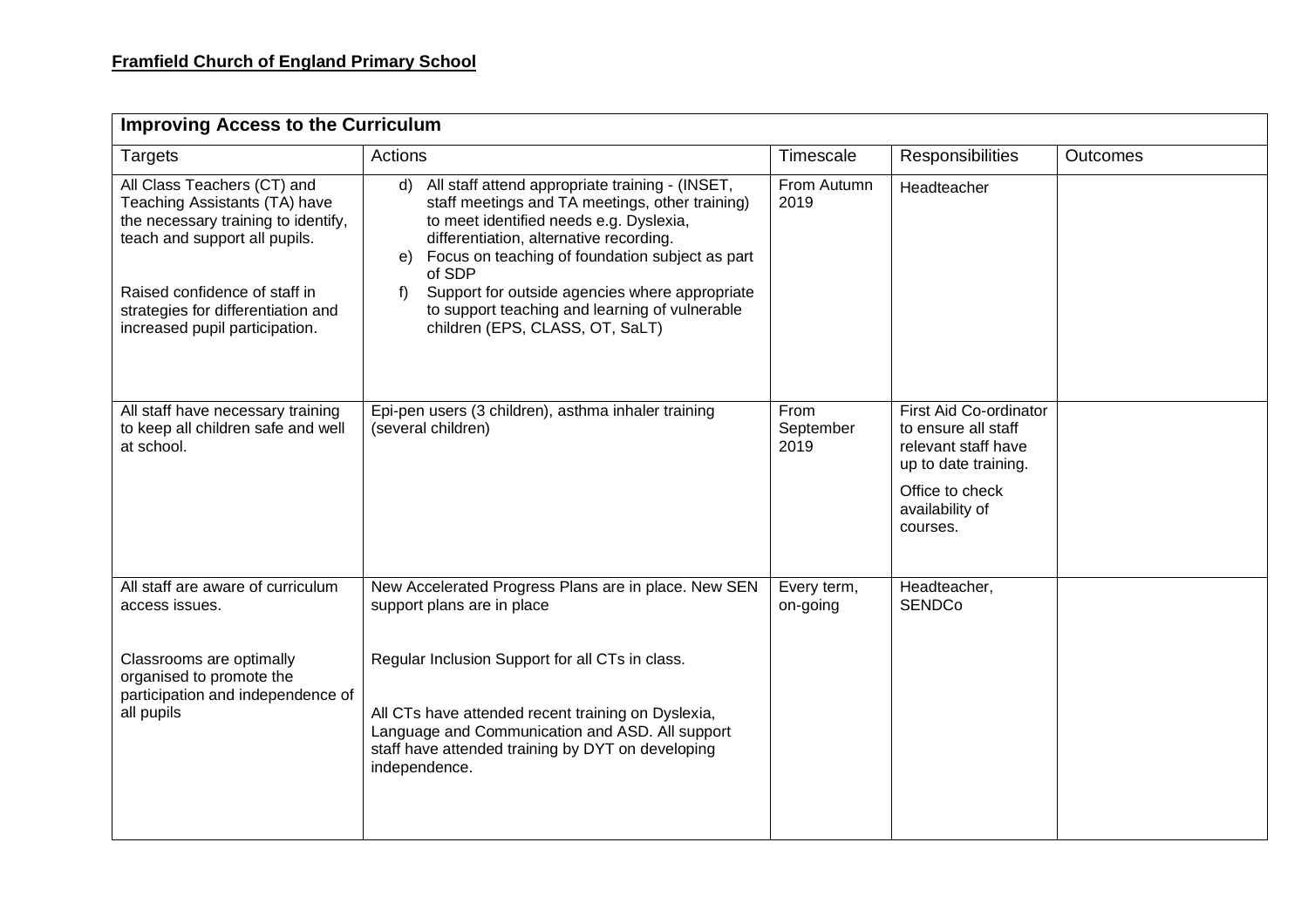| Laptops are widely available to<br>children in class.                                                                                                                      | Amanda Brennan ICT lead to audit regular use of<br>laptops in class, including use of programmes<br>Mathletics, Times Tables Rockstars, Purple Mash. | January 2020                                                    | <b>SENDCo</b>                        |                 |
|----------------------------------------------------------------------------------------------------------------------------------------------------------------------------|------------------------------------------------------------------------------------------------------------------------------------------------------|-----------------------------------------------------------------|--------------------------------------|-----------------|
| Children are encouraged to used<br>alternative technologies to<br>support learning.                                                                                        |                                                                                                                                                      |                                                                 | <b>SENDCo</b>                        |                 |
|                                                                                                                                                                            |                                                                                                                                                      |                                                                 |                                      |                 |
| <b>Targets</b>                                                                                                                                                             | Actions                                                                                                                                              | Timescale                                                       | Responsibilities                     | <b>Outcomes</b> |
| Review TA deployment.<br>Ensure adult support is available<br>when needed during key times<br>such as lunchtimes, PE lessons<br>in order for all pupils to<br>participate. | Review provision regularly to ensure TAs are available<br>to support pupils as required.                                                             | Regularly as<br>part of Pupil<br>Progress<br>Review<br>Meetings | Headteacher,<br><b>SENDCo</b>        |                 |
| Ensure all extra-curricular<br>activities - school trips and<br>residential visits are planned to<br>ensure they are accessible to all.                                    | Review all out of school provision to ensure compliance<br>with legislation:                                                                         | On going                                                        | Headteacher/<br>Governors            |                 |
| All out of school activities to be<br>conducted in an inclusive<br>environment with providers that<br>comply with all current and future<br>legislative requirements.      | a) Develop guidance for staff on making trips accessible<br>b) Centres chosen which include provision for disabled<br>pupils                         | As appropriate                                                  | All CTs arranging<br>trips off site. |                 |
| All children in school are able to<br>access all school trips and take<br>part in range of activities.                                                                     | Charging and Remission Policy Reviewed, including use<br>of PPG.                                                                                     |                                                                 |                                      |                 |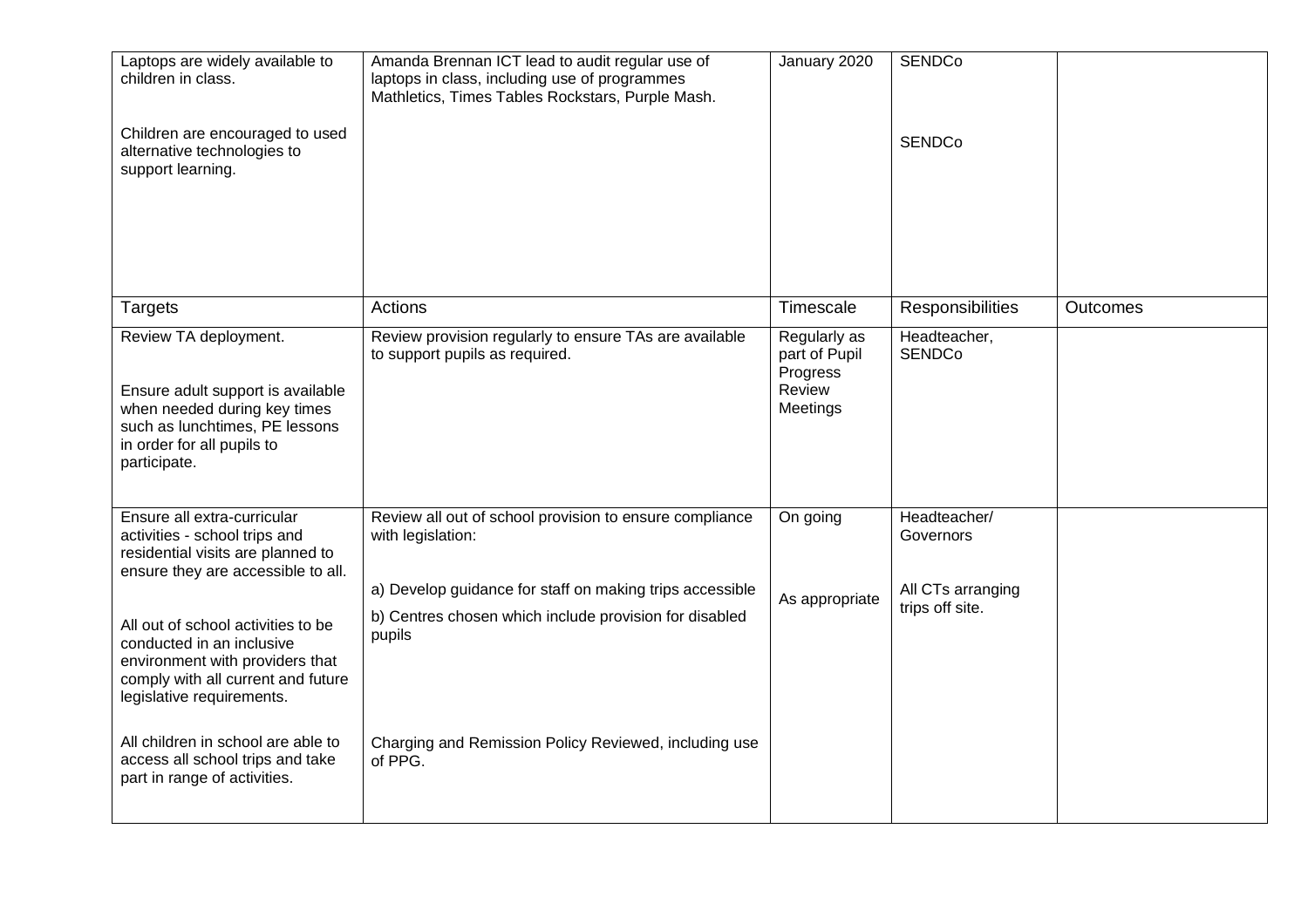| Ensure all children participate<br>equally in after school and lunch<br>time activities.      | Participation in clubs at lunch and after school is<br>reviewed regularly by Headteacher. Participation by<br>children in vulnerable groups is the same as that for all<br>children. | January 2020 | Headteacher/<br>SENDCo |  |
|-----------------------------------------------------------------------------------------------|--------------------------------------------------------------------------------------------------------------------------------------------------------------------------------------|--------------|------------------------|--|
| All children are confident and<br>able to participate equally in out<br>of school activities. |                                                                                                                                                                                      |              |                        |  |

| <b>Improving the Physical Environment</b>                                                                           |                                                                                                                                                                                                                |                        |                                |        |  |
|---------------------------------------------------------------------------------------------------------------------|----------------------------------------------------------------------------------------------------------------------------------------------------------------------------------------------------------------|------------------------|--------------------------------|--------|--|
| Targets                                                                                                             | Actions                                                                                                                                                                                                        | Timescale              | Responsibility                 | Review |  |
| All building and re-decoration<br>work takes account of East<br>Sussex Accessibility guidance.                      | a) Share East Sussex accessibility toolkit with relevant<br>personnel and contractors.                                                                                                                         | On-going               | Headteacher/<br>Governing Body |        |  |
| On-going improvements in<br>access to all areas when<br>undertaking routine and<br>maintenance works.               |                                                                                                                                                                                                                |                        |                                |        |  |
| Any recent actions identified or<br>taken:                                                                          |                                                                                                                                                                                                                |                        |                                |        |  |
| To ensure that the school and<br>grounds have appropriate access<br>for pupils, parents and the wider<br>community. | Senco and Inclusion Governor complete a walk-through<br>school to review disabled access to the building and<br>grounds and identify any (further) actions needed.                                             | Term 4, Spring<br>2020 | SENDCo/Governor.               |        |  |
|                                                                                                                     | We now have a Governor with responsibility for buildings<br>and premises, Samantha Butler. Samantha does a<br>yearly audit and feeds back to both the Headteacher and<br>the Finance and Resourcing Committee. |                        |                                |        |  |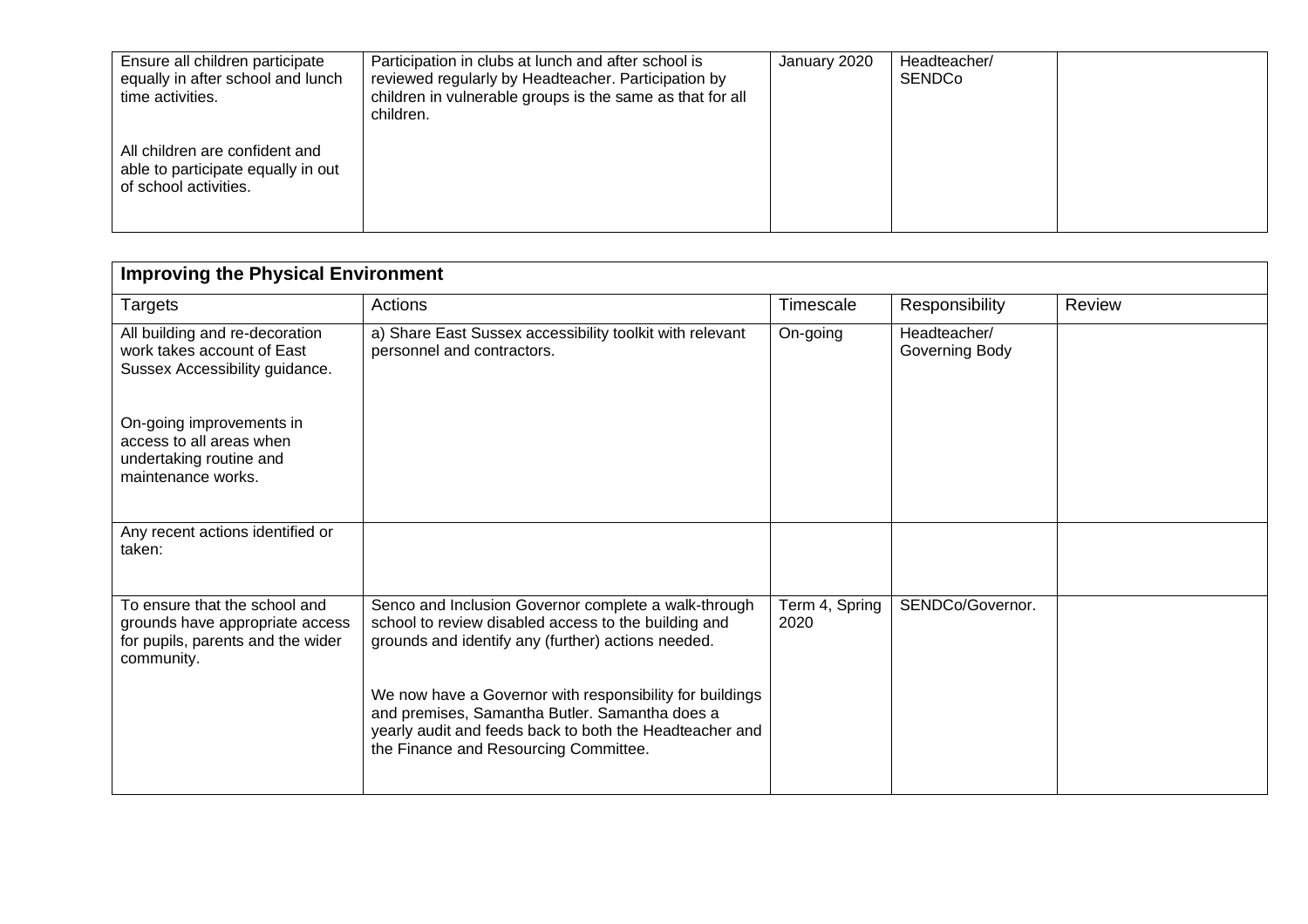| Ensure that disabled pupils can<br>be safely evacuated.                                                                                   | All staff to be aware of their roles and responsibilities for<br>Personal Emergency Evacuation Plans for disabled | Review<br>annually as                     | Headteacher/<br>Caretaker/Governing |  |
|-------------------------------------------------------------------------------------------------------------------------------------------|-------------------------------------------------------------------------------------------------------------------|-------------------------------------------|-------------------------------------|--|
| Any disabled children and<br>staff working with them<br>will feel safe and<br>confident in event of fire<br>following regular fire-drills | children should the need arise.<br>Monitored as part of Fire Risk Assessment                                      | part of Fire<br><b>Risk</b><br>Assessment | Body                                |  |
| and evacuation<br>procedures and<br>responsibilities.                                                                                     | Fire drills x 3 pa.                                                                                               |                                           |                                     |  |
| Ensure all fire escape<br>routes are suitable for all.                                                                                    | This school year we will have a full 'lock down' practice.                                                        |                                           |                                     |  |

| Improving access to information                                                                                                                                                                                                                                |                                                                                                                                                                                                                                                                                                                                                                                |                                           |                  |                  |
|----------------------------------------------------------------------------------------------------------------------------------------------------------------------------------------------------------------------------------------------------------------|--------------------------------------------------------------------------------------------------------------------------------------------------------------------------------------------------------------------------------------------------------------------------------------------------------------------------------------------------------------------------------|-------------------------------------------|------------------|------------------|
| <b>Targets</b>                                                                                                                                                                                                                                                 | Actions                                                                                                                                                                                                                                                                                                                                                                        | Timescale                                 | Responsibilities | Success Criteria |
| Availability of written materials in<br>different forms (larger or<br>alternative formats). Delivery of<br>information to all pupils, staff and<br>parents improved.                                                                                           | The school will make itself aware of the services<br>available through the LEA for converting written<br>information into alternative forms.<br>Parents of children with English as an Additional<br>Language to be aware of the support available through<br>EALS.                                                                                                            | From<br>September<br>$2019 -$<br>on-going | Headteacher      |                  |
| Make available school<br>prospectus, school newsletters<br>and other information for parents<br>in alternative formats.<br>Delivery of school information<br>improved<br>School information published on<br>school website and Parentmail<br>updated regularly | Review all current school publications and promote their<br>availability in different formats as required<br>School office staff and PSA will support and help parents<br>to access information and complete forms for them.<br>Paper copies are still available on request. They are<br>forwarded automatically to families who have let us<br>know they prefer a paper copy, | From<br>September<br>$2019 -$<br>on-going | Headteacher      |                  |